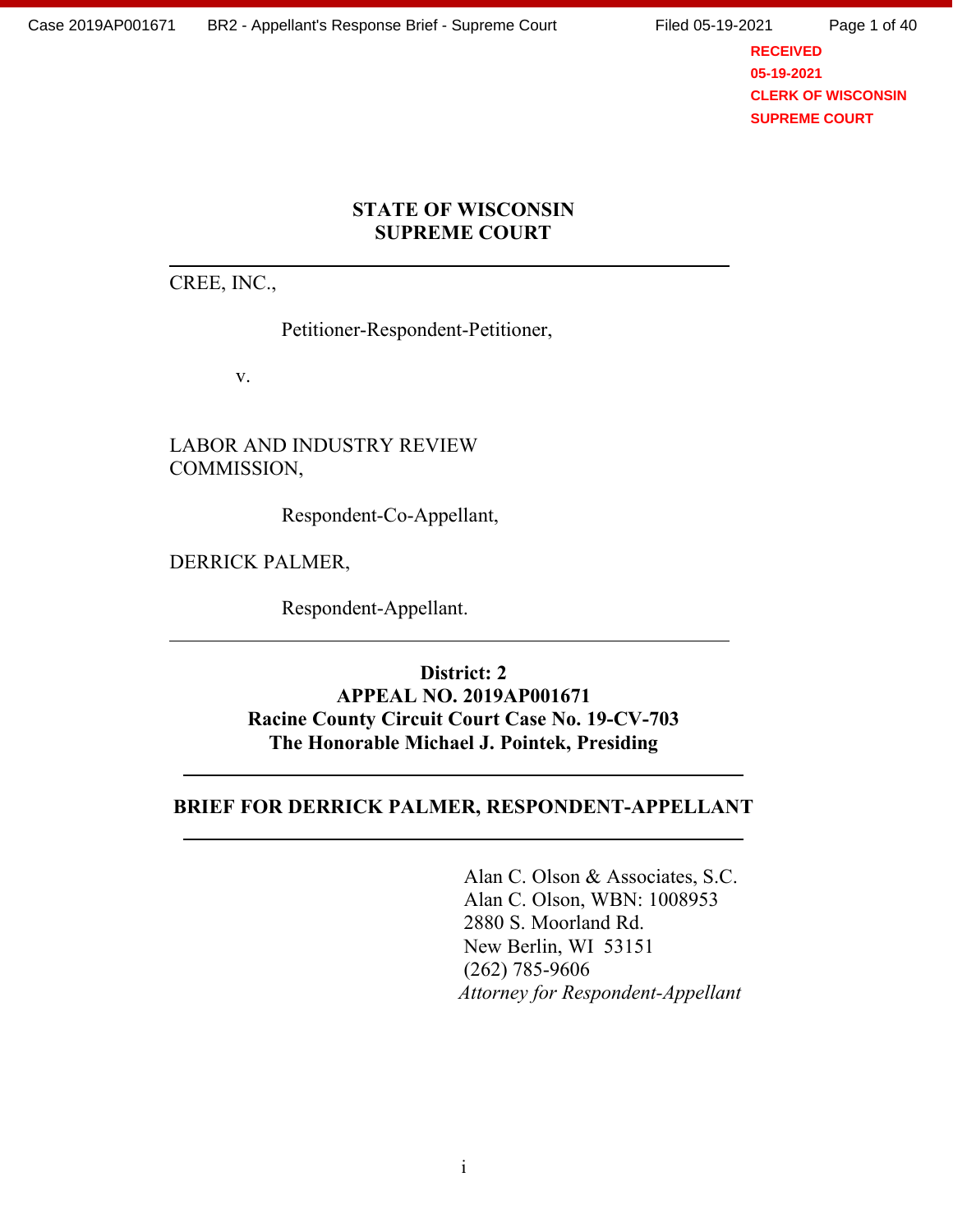# **TABLE OF CONTENTS**

| $\overline{L}$  | LIRC AND THE APPEALS COURT<br>CORRECTLY DETERMINED THAT<br>PALMER'S CRIMINAL CONVICTIONS<br>WERE NOT SUBSTANTIALLY RELATED<br>TO CREE'S POSITION OF LIGHTING SCHEMATIC<br>LAYOUT APPLICATIONS SPECIALIST7-13 |  |
|-----------------|--------------------------------------------------------------------------------------------------------------------------------------------------------------------------------------------------------------|--|
| $\mathbf{A}$ .  |                                                                                                                                                                                                              |  |
| B <sub>1</sub>  | Cree had the burden to prove substantial relatedness9-10                                                                                                                                                     |  |
| $\mathcal{C}$ . | Cree did not meet its burden to prove                                                                                                                                                                        |  |
| II.             | LIRC AND THE APPEALS COURT<br>CORRECTLY DISREGARDED JUNK<br><b>SCIENCE TO CATEGORIZE PALMER</b><br>AS INHERENTLY DANGEROUS14-20                                                                              |  |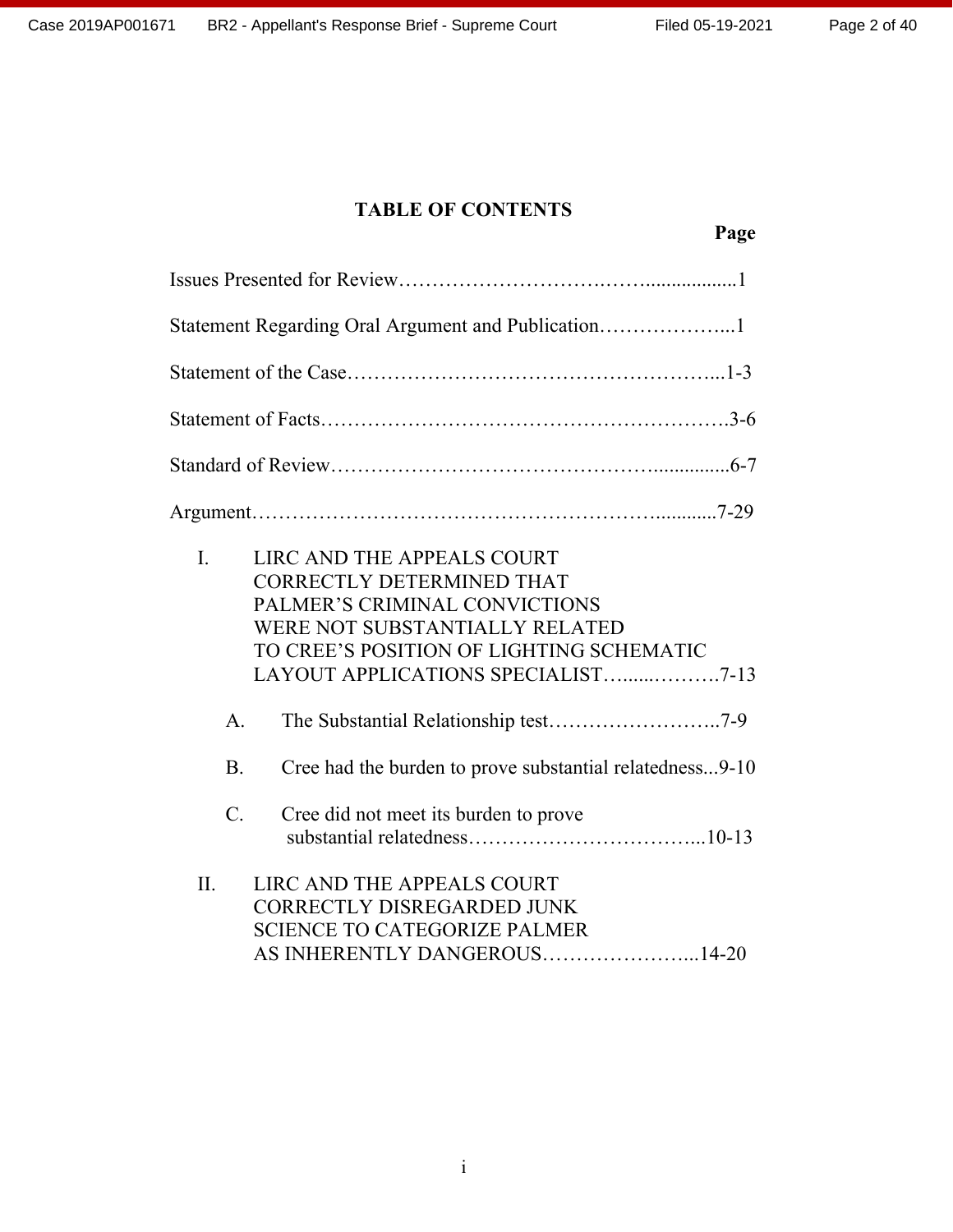Page 3 of 40

| A.              |                                                                                                                                               |
|-----------------|-----------------------------------------------------------------------------------------------------------------------------------------------|
| <b>B.</b>       | Dr. Hanusa's arbitrary opinion was not                                                                                                        |
| $C$ .           | Dr. Hanusa's worthless opinion was not                                                                                                        |
| D.              | Dr. Hanusa failed to apply the principles                                                                                                     |
| E.              | Dr. Hanusa failed to employ in the ERD<br>hearing room the same level of intellectual<br>rigor that characterizes the practice of an          |
| III.            | LIRC AND THE APPEALS COURT<br><b>CORRECTLY HELD THAT CREE'S</b><br>CATEGORICAL EXCLUSION OF PALMER<br>FROM EMPLOYMENT WAS DISCRIMINATORY21-25 |
| $\mathsf{A}$ .  | Cree's 50% female population is not<br>substantially related to Palmer's convictions21-22                                                     |
| <b>B.</b>       | The size of Cree's facility is not<br>substantially related to Palmer's convictions22-23                                                      |
| $\mathcal{C}$ . | LIRC made proper findings regarding                                                                                                           |
| D.              | Cree used its "Criminal Matrix" to<br>discriminate based on protected status24-25                                                             |
| IV.             | THE LIRC AND APPEALS COURT                                                                                                                    |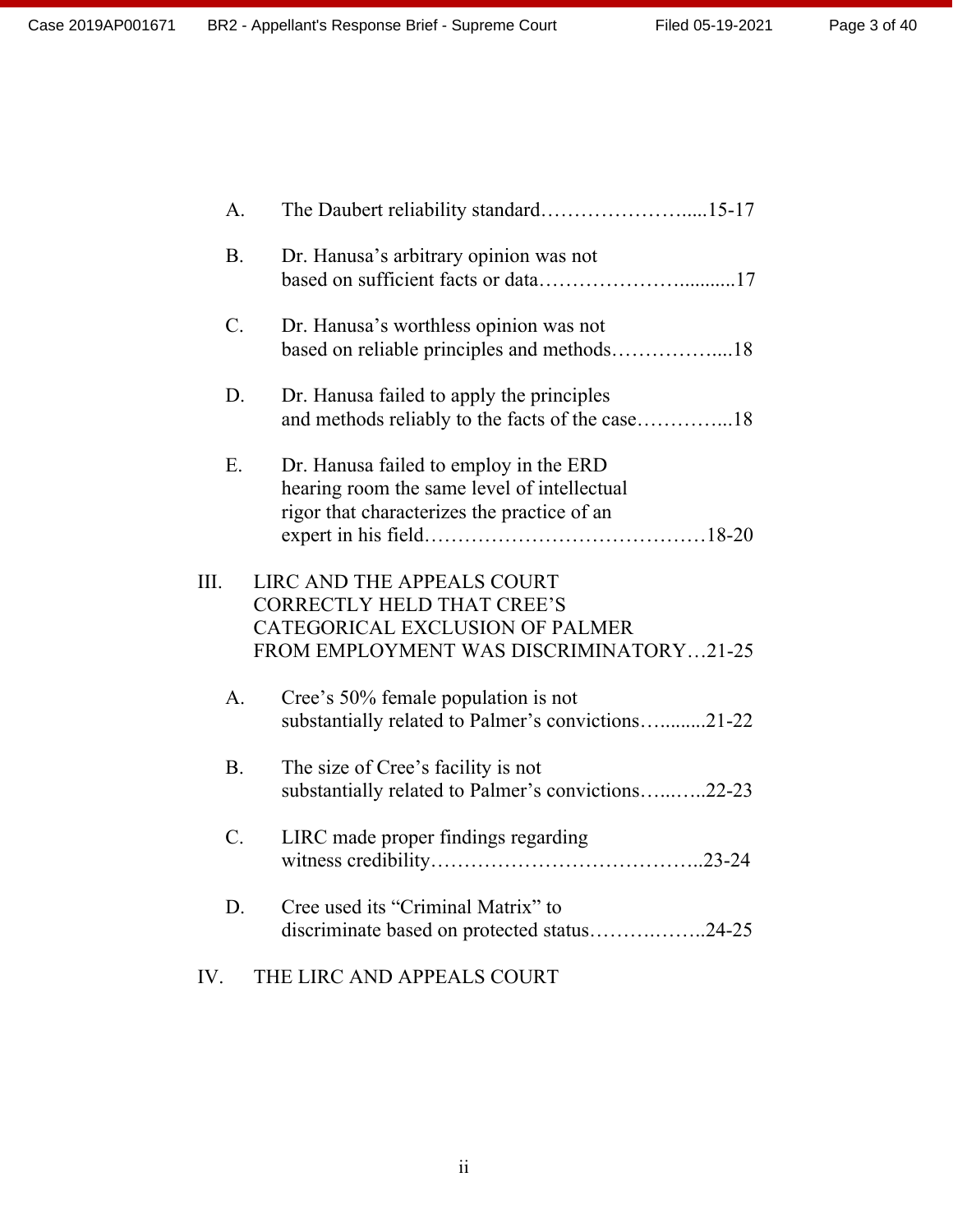# RULINGS ARE CONSISTENT WITH WISCONSIN AND U.S. PUBLIC POLICY TO REHABILITATE, TRAIN AND EMPLOY FELONS…....25-29

| A.          | WI DOC selected Palmer to succeed in its                                     |     |
|-------------|------------------------------------------------------------------------------|-----|
| <b>B</b> .  | Palmer succeeded in the WI DOC<br>education and rehabilitation programs26-27 |     |
| $C_{\cdot}$ | U.S. public policy is to give felons                                         |     |
| $E_{-}$     | WI DOC's investment in Mr. Palmer                                            |     |
|             |                                                                              | .29 |
|             |                                                                              |     |

# **TABLE OF AUTHORITIES**

# **Cases Page(s)**

*Billings v. Right Step, Inc*., ERD Case No. CR201501613 (LIRC, Jun. 10, 2020)………………13

| Black v. Warner Cable, |  |
|------------------------|--|
|                        |  |

*Chicago & Northwestern R.R. v. LIRC*, 91 Wis. 2d 462, 467, 283 N.W.2d 603 (Ct. App. 1979)…………….9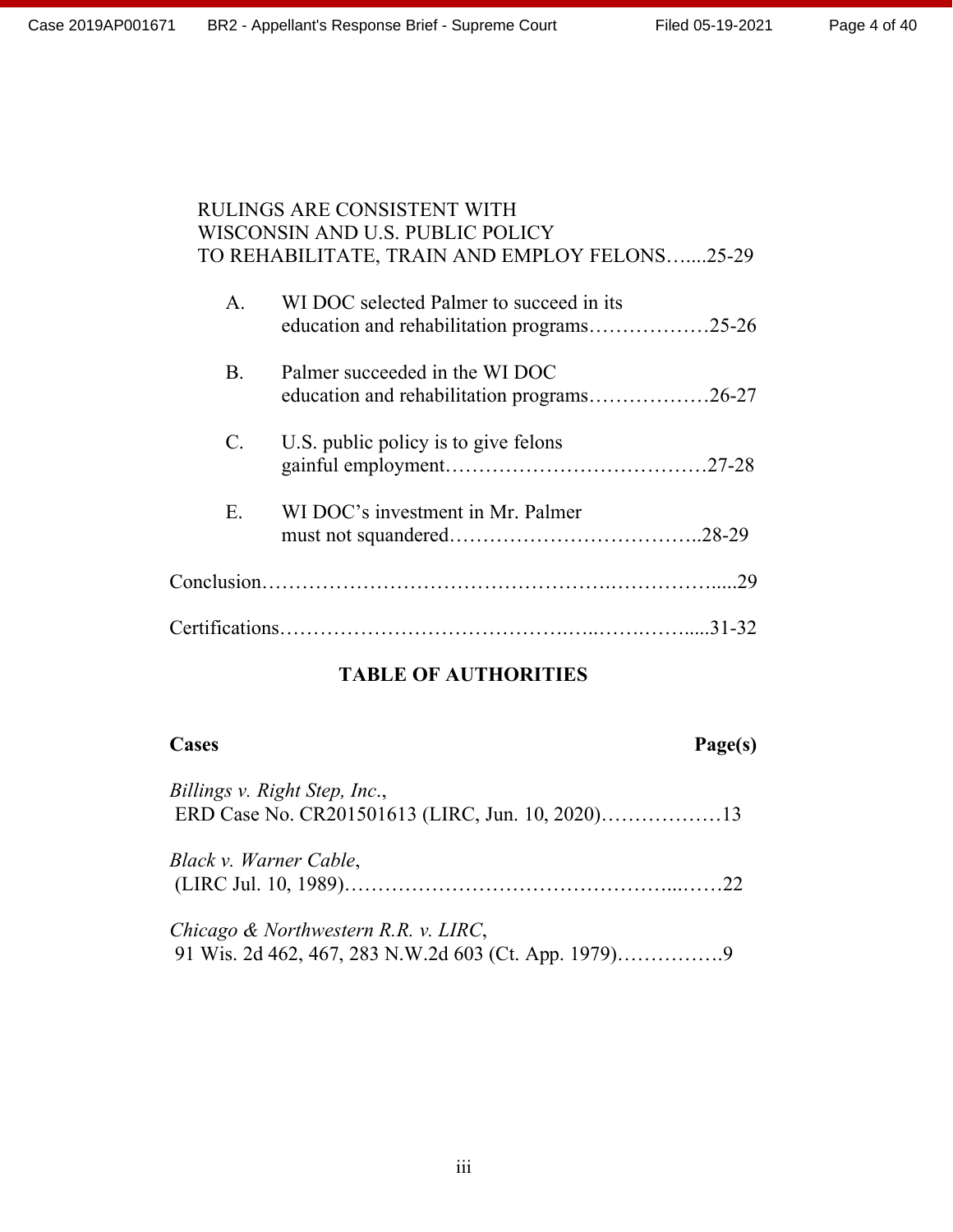| County of Milwaukee v. LIRC,                                                                               |
|------------------------------------------------------------------------------------------------------------|
| Cree, Inc. v. Lab. & Indus. Rev. Comm'n,<br>2021 WI App 4, 16, 395 Wis. 2d 642, 654, 953 N.W.2d 883, 88910 |
| Daubert v. Merrell Dow Pharmaceuticals, Inc.,<br>509 U.S. 579, 113 S.Ct. 2786,                             |
| General Elec. Co. v. Joiner,                                                                               |
| Gibson v. Transportation Comm'n,                                                                           |
| Heller v. Shaw Indus., Inc.,                                                                               |
| Hoewisch vs. St. Norbert's College,                                                                        |
| Kumho Tire Co., Ltd. v. Carmichael,<br>526 U.S. 137, 149, 119 S.Ct.                                        |
| Milwaukee Cty. v. Labor & Indus. Review Comm'n,<br>139 Wis. 2d 805, 823,                                   |
| Milwaukee Symphony Orchestra, Inc. v. Wis. Dep't of Revenue,                                               |
|                                                                                                            |

*Moran v. State of Wisconsin*,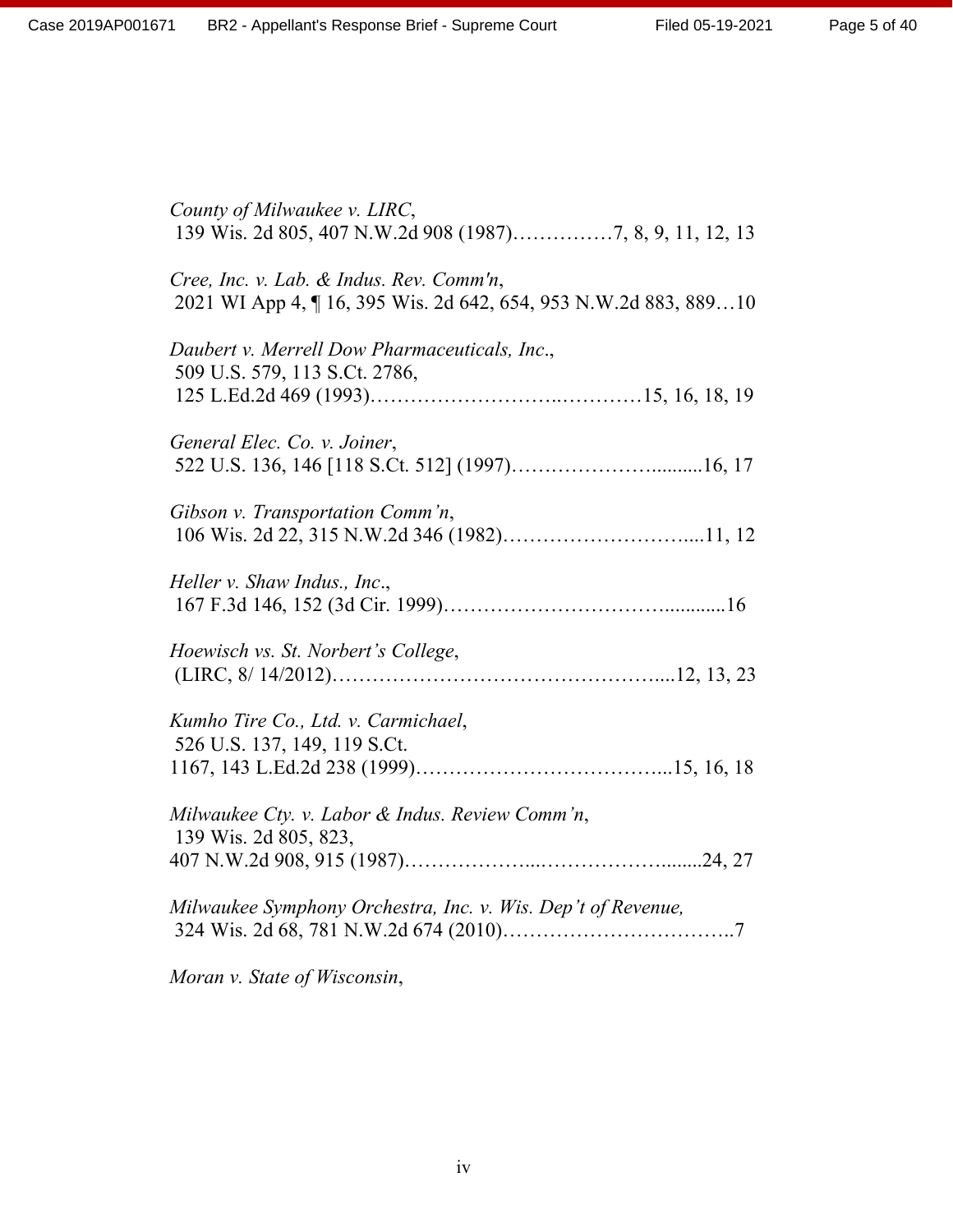| Robertson v. Family Dollar Stores,                                                   |
|--------------------------------------------------------------------------------------|
| Seifert v. Balink,<br>2017 WI 2, ¶ 7, 372 Wis. 2d 525, 538, 888 N.W.2d 816, 8237, 15 |
| Sheehan v. Daily Racing Form, Inc.,                                                  |
| State ex rel. Girouard v. Circuit Court for Jackson Cty.,                            |
| Tetra Tech EC, Inc. v. DOR,                                                          |
| Weston v. ADM Milling Co.,                                                           |
| <b>Statutes</b>                                                                      |
|                                                                                      |
|                                                                                      |

Fed.R.Evid. 702………………………………………………………..15

Fed.R.Evid. 702 Advisory Committee's Note (2000)………………....17

# OTHER AUTHORITY CITED

| https://doc.wi.gov/DataResearch/InteractiveDashboards/ |  |
|--------------------------------------------------------|--|
|                                                        |  |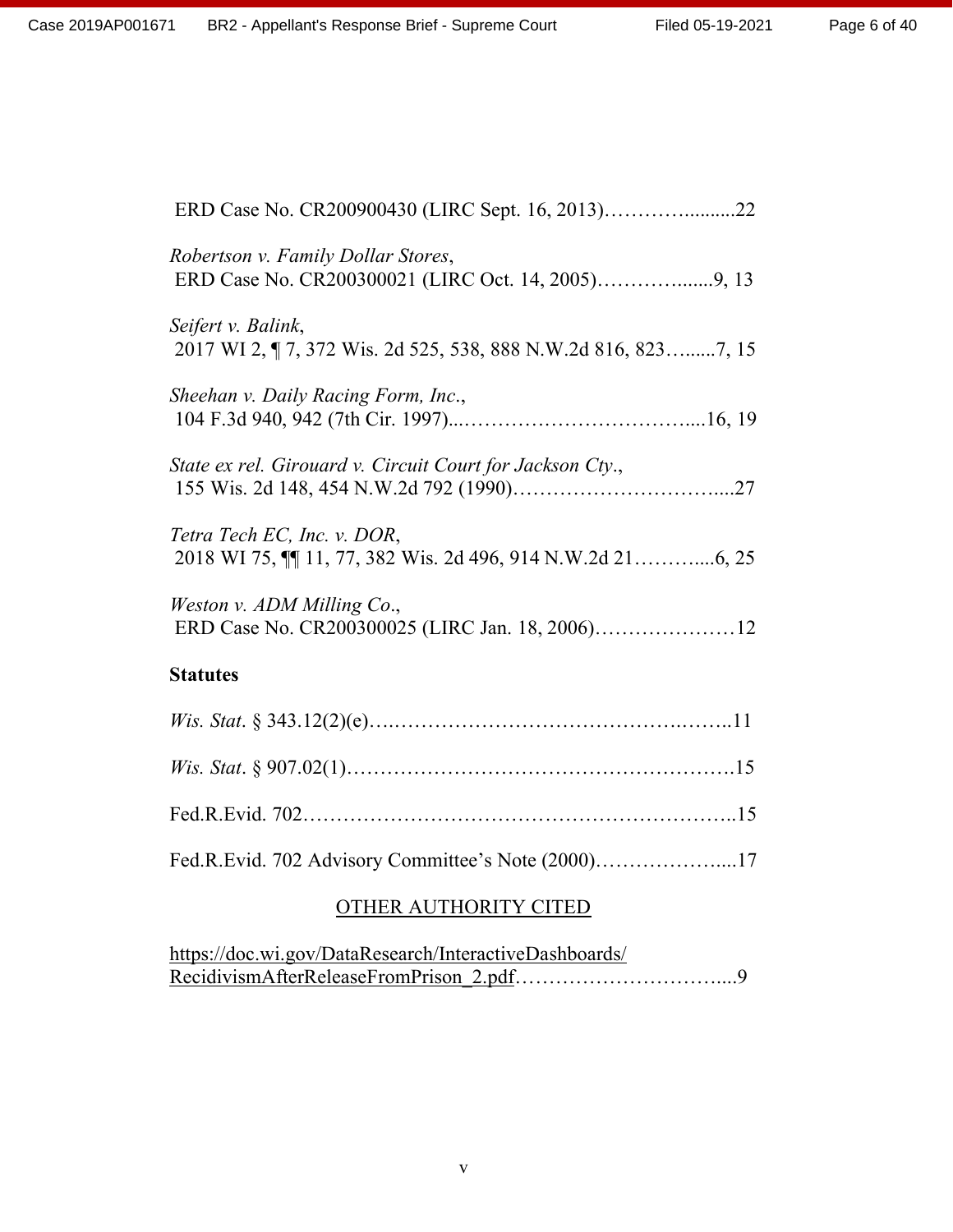| https://doc.wi.gov/Pages/DataResearch/Recidivism                                   |
|------------------------------------------------------------------------------------|
|                                                                                    |
|                                                                                    |
| https://dwd.wisconsin.gov/er/civil rights/discrimination/arrest<br>conviction.htm. |
|                                                                                    |
| https://doc.wi.gov/Pages/AboutDOC/                                                 |
| AdultInstitutions/PrimaryTreatmentPrograms.aspx<br>26                              |
| Kenosha County Circuit Court Case No. 2012CF001188;                                |
| Document 213; Page 40 of 115, lns. 6-9);                                           |
| https://www.wicourts.gov/ecourts/efilecircuit/index.jsp1                           |
| https://obamawhitehouse.archives.gov/issues/                                       |
|                                                                                    |
| https://obamawhitehouse.archives.gov/the-press-office/206/04/11/fact-              |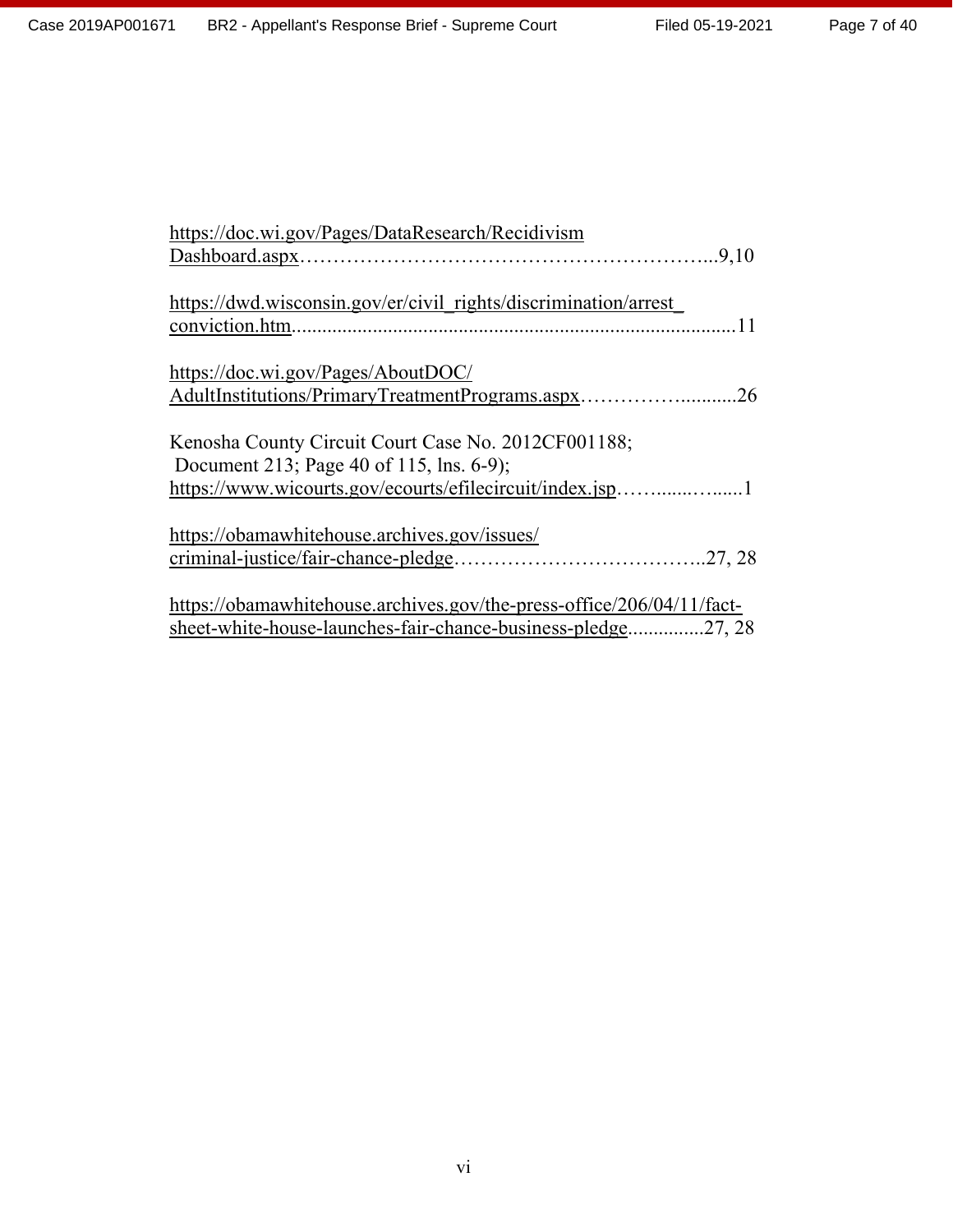#### **STATEMENT OF ISSUES PRESENTED FOR REVIEW**

I. Did Cree meet its burden to prove that Mr. Palmer's criminal convictions substantially related to the position of Lighting Schematic Layout Applications Specialist?

LIRC's answer: No.

Circuit Court's answer: Yes.

Appeals Court's answer: No.

# **STATEMENT REGARDING ORAL ARGUMENT AND PUBLICATION OF OPINION**

The Respondent-Appellant, Derrick Palmer, requests oral argument in this case where the law is unsettled as to at least one issue and the questions for the panel involve interpretations of facts in the record. The opinion should be published because no precedent addresses whether a felon who has been successfully rehabilitated and trained by the State of Wisconsin, can be categorically excluded from all jobs, including cleaning toilets and scrapping gum off the floor. This case involves issues of ongoing public concern.

#### **STATEMENT OF THE CASE**

In the public record of the evidentiary hearing on Mr. Palmer's Motion For Post-Conviction Relief, his former live-in girlfriend, the alleged "victim", admitted that she lied to the investigating sheriff that her kinky sex with Mr. Palmer was not consensual:

> Q And you told the sheriff's deputies that everything on there that involved restraints was against your will. A Well, that's not true. So I must have lied. Q Okay.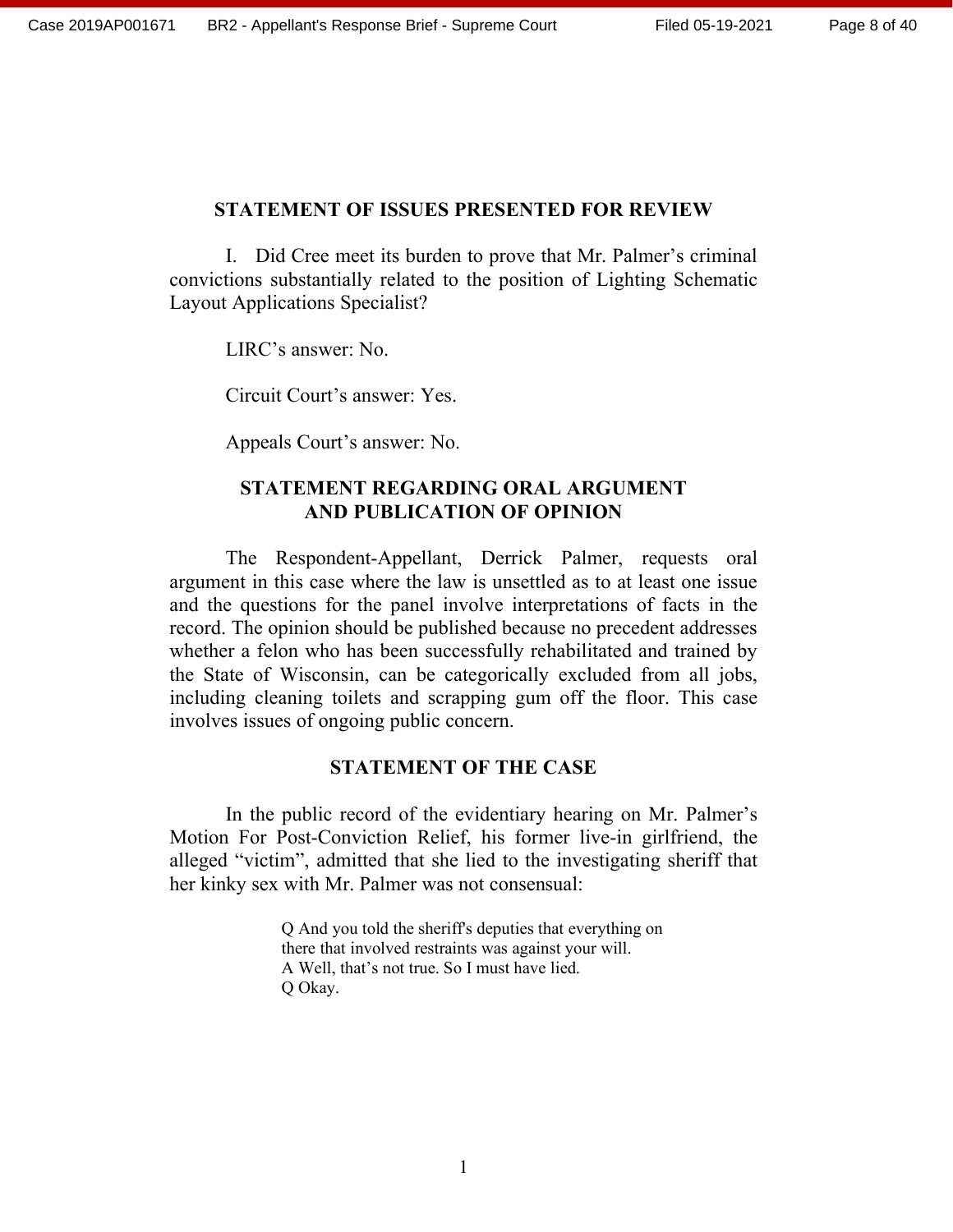A I lied because that is not true.

(Kenosha County Circuit Court Case No. 2012CF001188; Document 213; Page 40 of 115, lns. 6-9). https://www.wicourts.gov/ecourts/efilecircuit/index.jsp.

As a result of that lie, Mr. Palmer's conviction should be overturned and his record cleared. Mr. Palmer's conviction is now on appeal. (Dist. 2, Ct. App. 2021AP000305); however, this is only part of Mr. Palmer's brave and arduous journey through rehabilitation to secure employment. (R.App. 67:22-25). While incarcerated, Mr. Palmer made great strides toward improving himself through education, training and rehabilitation. Through the Wisconsin Department of Corrections ("WI DOC") education program, Mr. Palmer earned his mechanical design certification from the Moraine Park Technical College while in prison. (R.App 51-52:20-25, 1-13). Mr. Palmer earned A's and B's in the certification program. (R.App. 43:7-9). Mr. Palmer's professor was so impressed that he hired him to be his class tutor after graduation. (R.App. 42-43:22-25, 1-6). Mr. Palmer worked as the class tutor to other students for a 15-16 month period. *Id.* This, too, was successful and Mr. Palmer was offered an apprenticeship by the Department of Workforce Development. *Id*. During the apprenticeship, Mr. Palmer tutored students in AutoCAD and SolidWorks software. *Id.* In regard to anger control and healthy relationships, Mr. Palmer has been successfully rehabilitated. (R.App. 307-09:12-25, 1-25, 1-14). Moreover, he has not exhibited dishonesty or lack of trustworthiness. Mr. Palmer's rehabilitation entitles him to a second chance.

Mr. Palmer filed an arrest/conviction Discrimination Complaint against Cree, Inc. ("Cree") with the State of Wisconsin Department of Workforce Development's Equal Rights Division ("Division") on September 21, 2015. On January 6, 2016, the Division issued an Initial Determination finding Probable Cause to believe that Cree may have violated the Wisconsin Fair Employment Law ("WFEA") by refusing to hire or employ Mr. Palmer because of his conviction record. The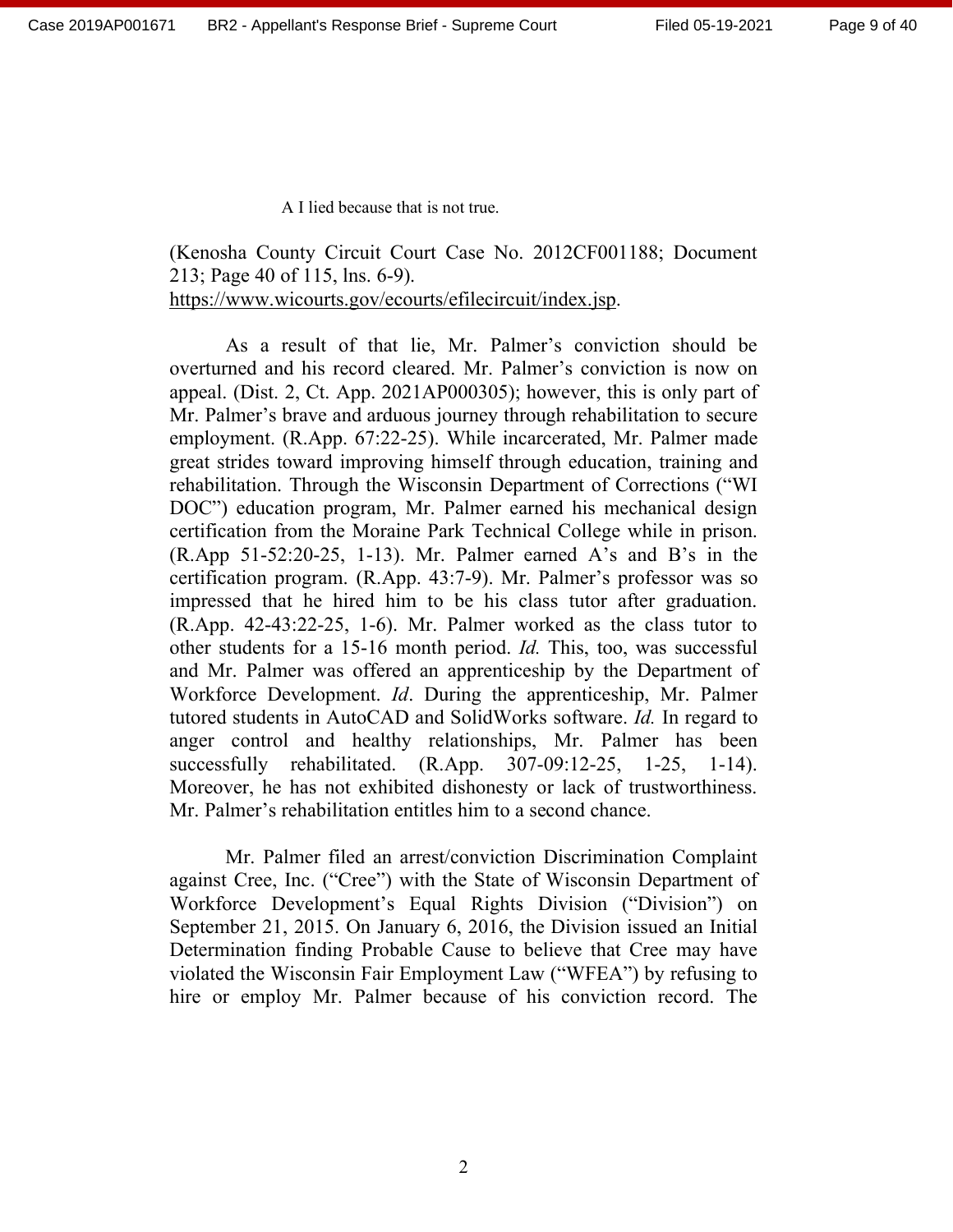Division held a Hearing on the Merits of Mr. Palmer's claim on August 30, 2016 before an Administrative Law Judge ("ALJ"). On May 5, 2017, the ALJ dismissed Mr. Palmer's complaint. Mr. Palmer filed a Petition for Review on May 10, 2017. In a well-balanced analysis with reliance on long-standing Wisconsin Supreme Court precedent, the Labor and Industry Review Commission ("LIRC") reversed the ALJ's decision on December 3, 2018. (R.App. 10). The ALJ informed LIRC that he did not find Cree's witnesses credible with respect to the amount of stress in the workplace. (R. App. 20). LIRC held that Cree failed to prove the affirmative, substantial relationship defense. *Id*. The circuit court reversed and dismissed the case on August 12, 2019. (R.App. 1). On December 9, 2020, the Court of Appeals, Dist. 2, reversed the circuit court, holding that Cree had failed to prove that Mr. Palmer's prior convictions were substantially (not "somewhat related") to the circumstances of the particular job.

#### **STATEMENT OF FACTS**

On June 19, 2015, Mr. Palmer applied for a Lighting Schematic Layout Applications Specialist position with Cree. (R.App. 40:18-23; Ex. 1-R.App. 324). Mr. Palmer listed his training that qualified him for the position with Cree. (R.43:10-18; Ex. 2-R.App. 325). On June 22, 2015, Lee Motley, a recruiter with Cree, contacted Mr. Palmer confirming receipt of his application and requesting that he complete a pre-interview questionnaire. (R.App. 44:5-17; Ex. 3-R.App. 326). Mr. Palmer completed and returned the questionnaire the same day, along with a letter of recommendation from his instructor at Moraine Park Technical College. (R.App. 45:3-20; Ex. 4-R.App. 327-29). Mr. Motley had a favorable impression of Mr. Palmer and thought he was a good potential fit for the job. (R.App. 188:17-19; 189:14-25).

On June 24, 2015, Cree requested Mr. Palmer to complete an online pre-screen form. (R.App. 46:4-10; Ex. 5-R.App. 330-33). On the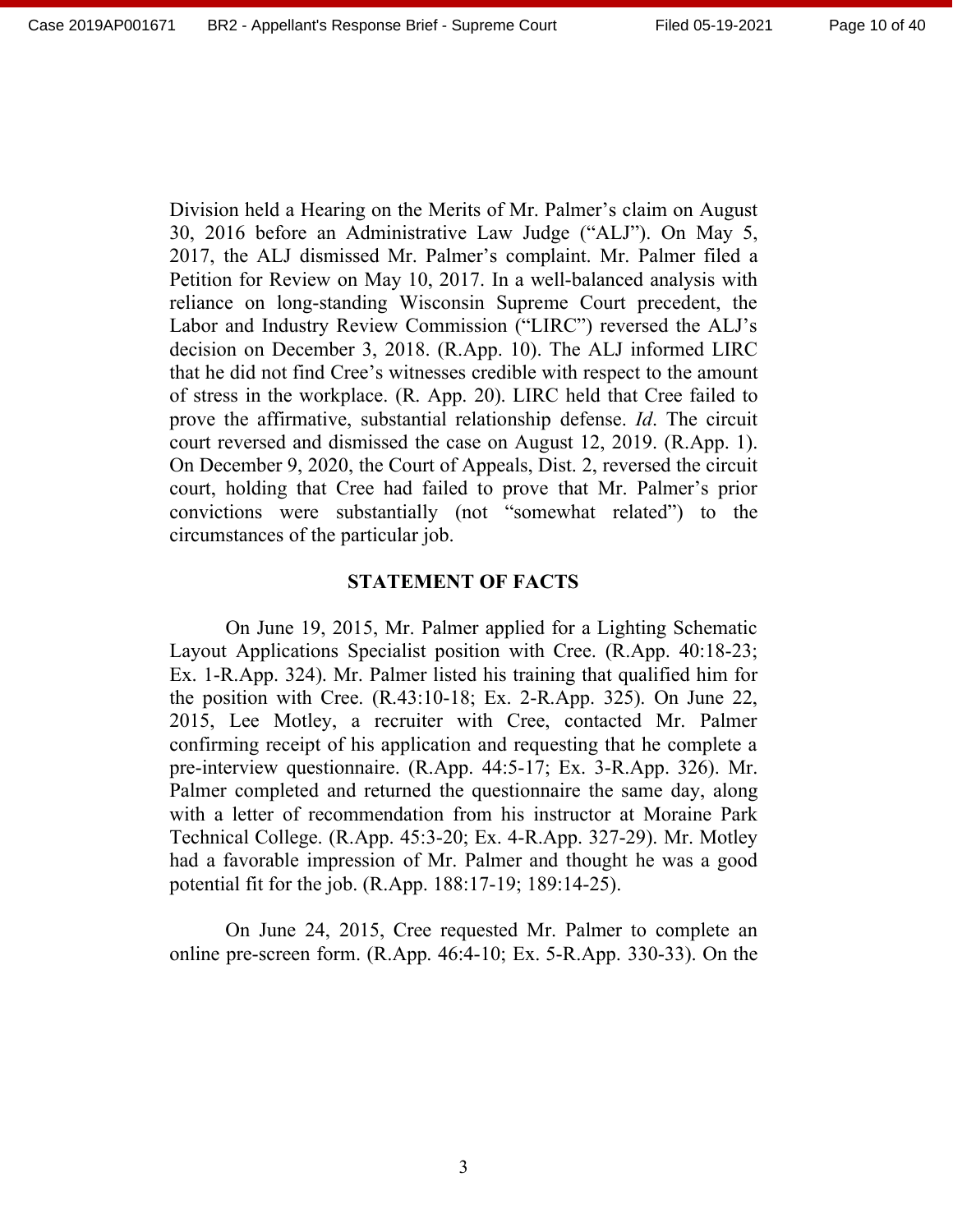form, Mr. Palmer accurately disclosed his conviction record, as prompted. *Id*.

Beginning on July 1, 2015, Cree conducted a series of interviews with Mr. Palmer. Mr. Motley and the two hiring managers all concluded that Mr. Palmer had the technical qualifications and the customer service experience necessary to do the job. (R.App. 159-60:12-25, 1- 13).

On July 23, 2015, Cree offered Mr. Palmer employment. (R.App. 49: 20-25; 49:20-23; Ex. 6-R.App. 334-35). Mr. Palmer accepted the offer. (R.App. 51:2-4; Ex. 7-R.App. 336-39). Mr. Motley called Mr. Palmer to congratulate him and to set-up drug testing, a background check and a start date. (R.App. 50:8-14; 127:13-25; 129:9-19; Ex. 7- R.App. 336-39). Mr. Palmer asked if Mr. Motley was aware of his felonies, to which Mr. Motley replied he was not. (R.App. 53:1-8). Mr. Palmer disclosed that there were multiple charges arising from a dispute with a live-in girlfriend. (R.App. 132-33:5-25, 1-16). Mr. Palmer told Mr. Motley that they were both going through major divorces, it was a recipe for disaster, and there were multiple charges on his record. (R.App. 280:17-23). In addition to written notice, Mr. Palmer accurately described his convictions to Mr. Motley orally as "domestic related charges," again indicating that there were multiple. (R.App. 47:7, 96:8- 12; 156-57:1-25, 1-5). Mr. Motley did not request additional detail or explanation from Mr. Palmer. (R.App. 133:14-17; 190:1-11). Mr. Motley informed the hiring managers by email that Mr. Palmer had been "honest" with him in disclosing multiple charges, both in writing and orally. (R.App. 151:3-15; 172:12-25; 173:1-3; Ex. 19). Mr. Motley told Mr. Palmer to hold off on the drug test until the background check came back. (R.App. 54:2-9).

There are four degrees of sexual assault in Wisconsin, the most serious being first degree sexual assault. (R.App. 19-R.App. 351-52).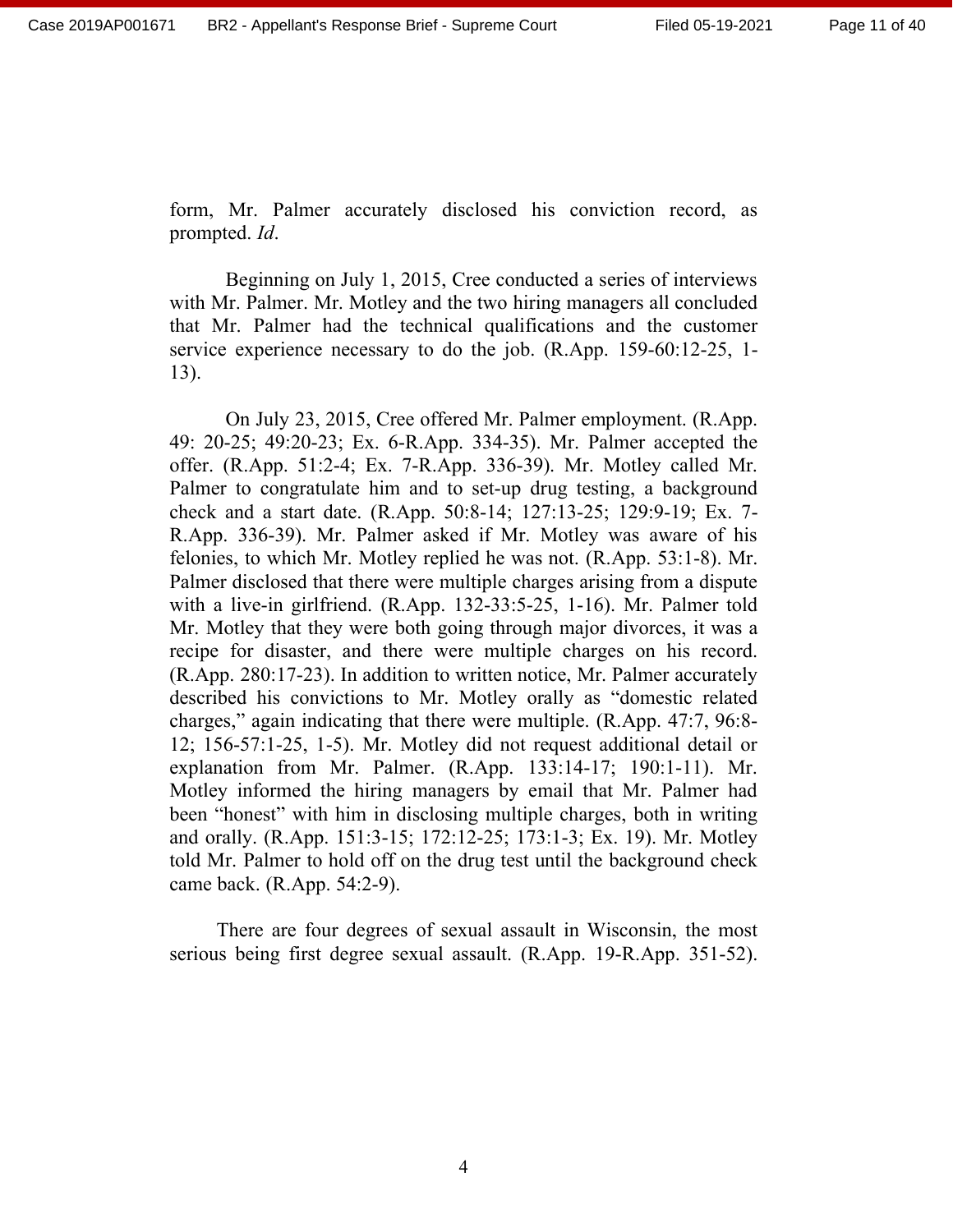Fourth degree sexual assault, the crime of which Mr. Palmer was convicted, is the least serious and the only one which is not a felony. *Id*.

Mr. Motley conferred with Melissa Garrett, General Counsel, and then proceeded with the background check. (R.App. 136:10-19; Ex. 18- R.App. 350). Ms. Garrett and the legal team use a matrix for evaluating the hiring of people with conviction records. (R.App. 294:7-25; Ex. 26- R.App. 357-80). The matrix is printed on Cree letterhead and became effective on August 12, 2015. (Ex. 30-R.App. 381-83). The matrix was discussed in a presentation by Ms. Garrett to 15 employees in Cree's Durham corporate offices, including recruiters and the recruiter coordinator, and she gave them copies of the matrix. (R.App. 291:18- 19; 292:22-25; 293:1-11; 299:11-13). The matrix was used as a tool in making hiring decisions. (R.App. 294:7-14; Ex. 30-R.App. 381-83). The term, "the Company," in the document refers to Cree. (R.App. 295:13- 17). "RC" refers to the Recruiting Coordinator. (R.App. 295-96:24-25, 1). Ms. Garrett created the matrix with her colleagues at a former employer and filled-in the check marks for each of the crimes listed. (R.App. 300:18-25; 301:1-21; Ex. 26-R.App. 357-80). All of Mr. Palmer's convictions are under the column in the matrix identified as "Fail". (R.App. 299:24-25; 300:1-2; Ex. 26-R.App. 357-80). Ms. Garrett could not identify any felons who were hired to work in Cree's offices. (R.App. 303:21-25).

On August 5, 2015, Mr. Motley informed Mr. Palmer by email that Cree would no longer consider him for employment due to its hiring criteria and the content of Mr. Palmer's background check. (R.App. 58:21-25; 59:1-3; Ex. 12-R.App. 340; Ex. 16-R.App. 341-49). There was no follow-up communication from Mr. Motley. (R.App. 59:4-6). No inquiry was made to determine whether the charges were in fact domestic-related. (R.App. 173:9-25; 174:1-6). Ms. Garrett made the final decision not to hire Mr. Palmer. (R.App. 187:22-24). She did not ask Mr. Motley for his opinion of Mr. Palmer as a candidate. (R.App. 188:13-16). Cree does not hire felons. (R.App. 160-61: 24-25, 1).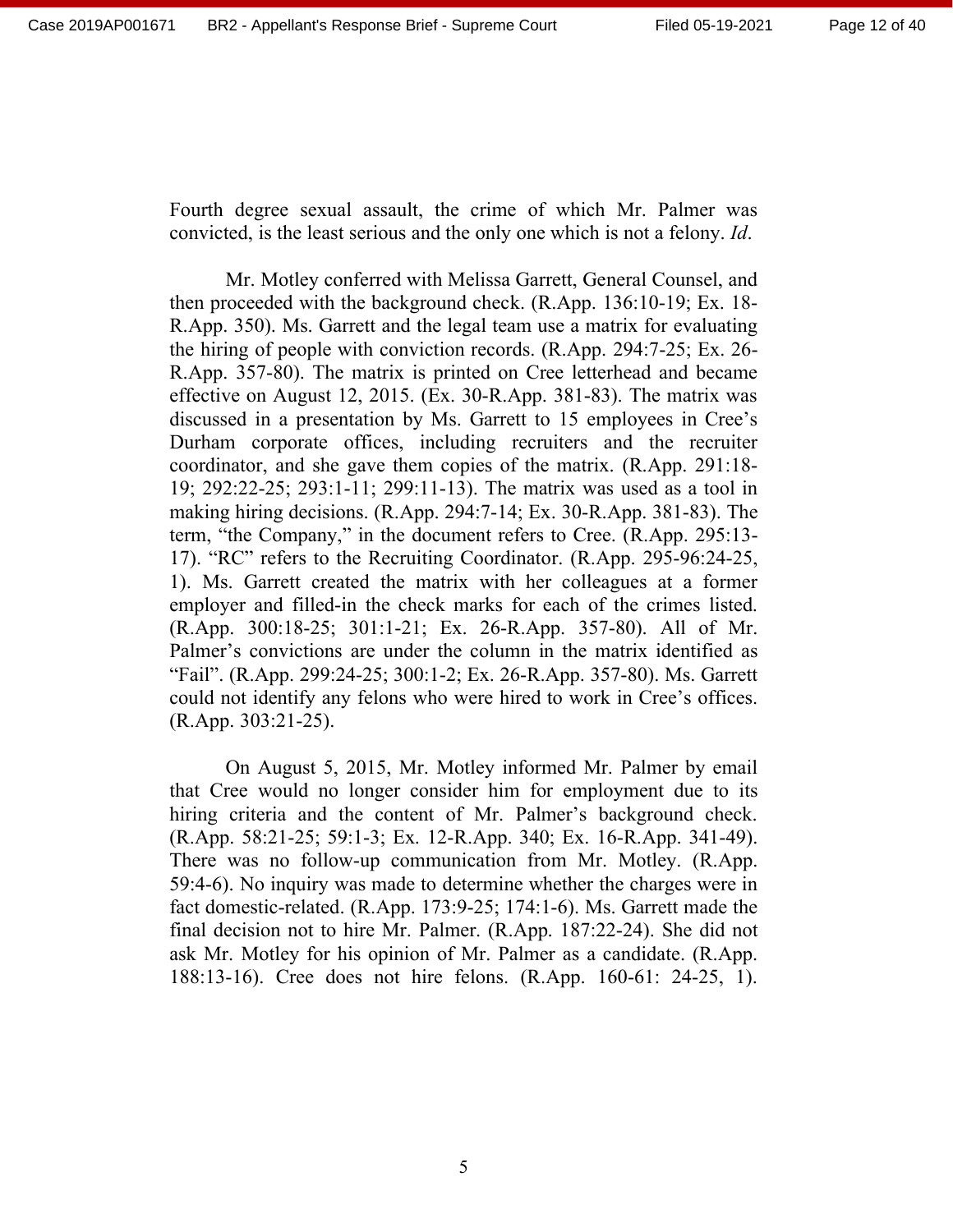According to Ms. Garrett, Cree would not hire someone with Mr. Palmer's background for even the lowest level, minimum wage job, cleaning toilets or scraping gum off the floor. (R.App. 163:9-19; 164:20-25; 165:1-3).

All Cree employees have a badge and log-in electronically when they enter the work premises, and log-in separately to their computer. (R.App. 166:3-25; 167:1-3).

The job that Cree denied Mr. Palmer was given to Chris Schlitz. (R.App. 167:4-11). Mr. Schlitz lacked the educational background and experience for the job. (R.167:12-25; Ex. 21-R.App. 353; Ex. 22- R.App. 354-356). Mr. Schlitz does not have a criminal record. (R.App. 170:17-20).

#### **STANDARD OF REVIEW**

*Wis. Stat*. § 227.57(5) provides: "The court shall set aside or modify the agency action if the court finds that the agency has erroneously interpreted a provision of law and a correct interpretation compels a particular action, or it shall remand the case to the agency for further action under a correct interpretation of the provision of law." *See Tetra Tech EC, Inc. v. DOR*, 2018 WI 75, ¶¶ 11, 77, 382 Wis. 2d 496, 914 N.W.2d 21. Judicial review is *de novo* and an agency's interpretation of a statute is entitled to "no deference at all." *Id*. at ¶¶ 16, 76. But, while a reviewing court does not defer to an agency's interpretation of a statute, "due weight shall be accorded the experience, technical competence, and specialized knowledge of the agency involved, as well as the discretionary authority conferred upon it." *See Wis. Stat*. § 227.57(10); *Tetra Tech EC, Inc*., 2018 WI 75, ¶ 71, 75-76.

State agencies develop "a valuable perspective, unique to them, as they administer the laws within their portfolios." *Id*. at ¶ 77. Giving "due weight" to an agency's experience, technical competence, and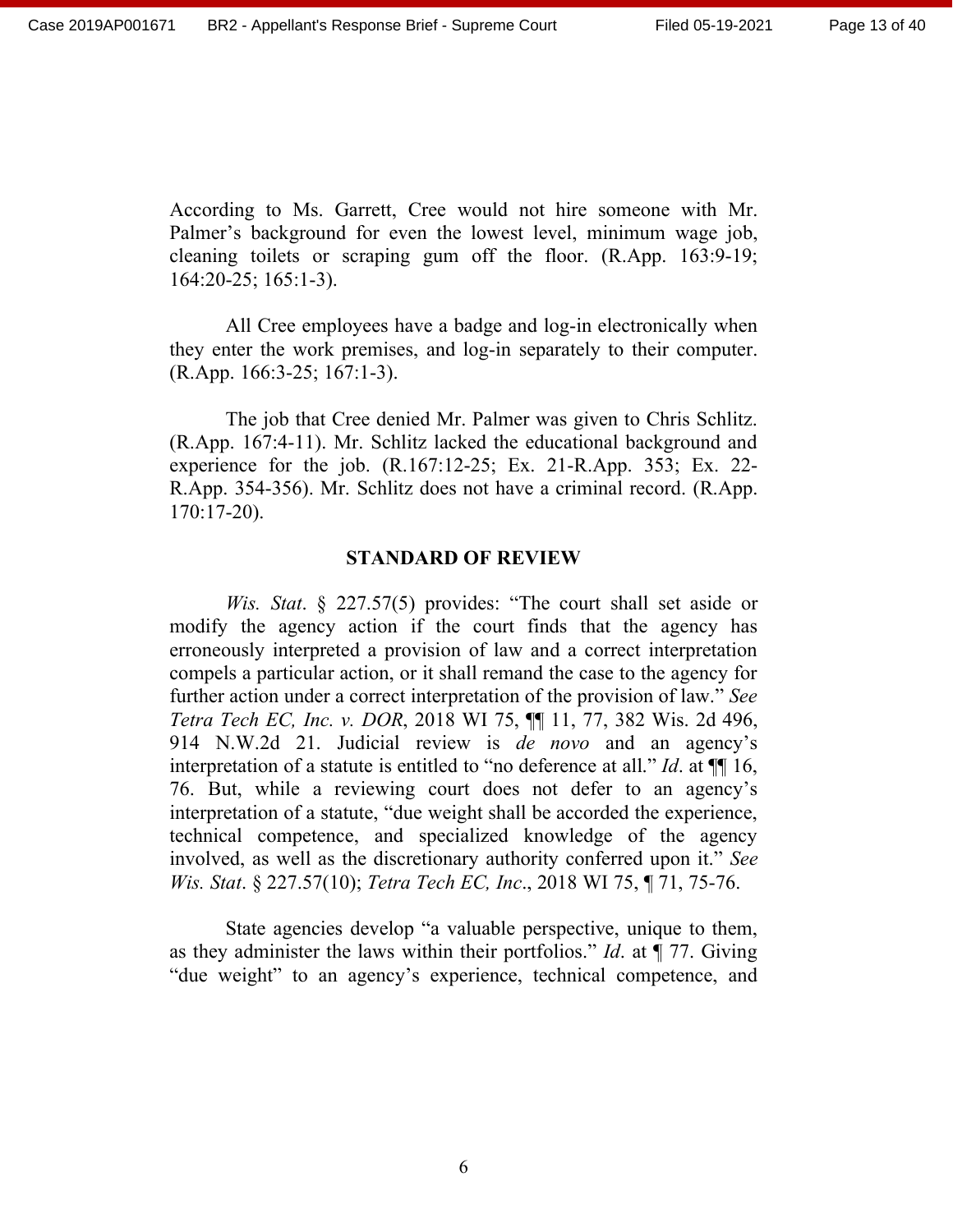specialized knowledge means giving "respectful, appropriate consideration to the agency's views" while the court exercises independent judgment in deciding questions of law. *Id.* at ¶ 78. "Due weight" is a "matter of persuasion, not deference." *Id*.

LIRC's findings of fact must be affirmed if they are supported by substantial evidence in the record. *Milwaukee Symphony Orchestra, Inc. v. Wis. Dep't of Revenue,* 324 Wis. 2d 68, 781 N.W.2d 674 (2010).

#### **ARGUMENT**

# **I. LIRC and the Appeals Court correctly determined that Palmer's criminal convictions were not substantially related to Cree's position of lighting schematic layout applications specialist.**

There are four degrees of sexual assault in Wisconsin, the most serious being first degree sexual assault. (R.App. 19). "Fourth degree sexual assault, the crime of which the complainant was convicted, is the least serious and the only one which is not a felony." *Id*.

#### **A. The Substantial Relationship test.**

In *County of Milwaukee v. LIRC*, 139 Wis. 2d 805, 407 N.W.2d 908 (1987), this Court stated in relevant part:

> This law should be liberally construed to effect its purpose of providing jobs for those who have been convicted of crime and at the same time not forcing employers to assume risks of repeat conduct by those whose conviction records show them to have the 'propensity' to commit similar crimes long recognized by courts, legislatures and social experience. In balancing the competing interests, and structuring the [statutory] exception, the legislature has had to determine how to assess when the risk of recidivism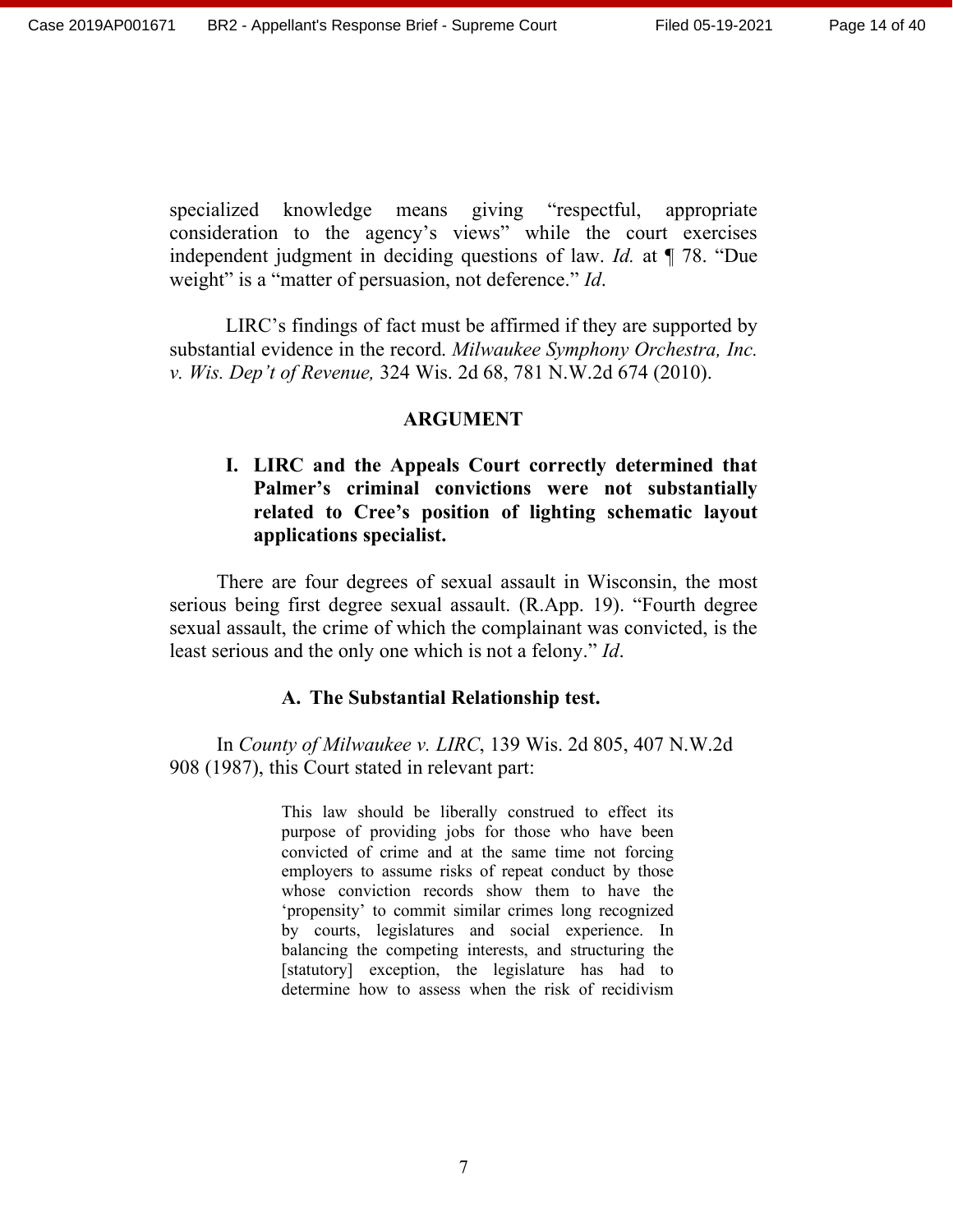Page 15 of 40

becomes too great to ask the citizenry to bear. The test is when the circumstances, of the offense and the particular job, are substantially related.

*Id*. at 823.

LIRC repeatedly cited and discussed the application of this key case to the accurate facts in the present case. (R.App. 15, 16, 25 and 27). The substantial relationship test is an objective legal test which is meant to be applied after the fact by a reviewing tribunal. (R.App. 16). Holding Cree to its burden of proof, the Appeals Court accurately found that Cree presented no evidence suggesting Mr. Palmer has ever been violent in a circumstance other than a live-in boyfriend/girlfriend relationship or even suggesting he has ever had such a relationship that in any way stemmed from or was related to his employment. (Appl. Dec. ¶16). Cree presented no evidence suggesting Palmer would be supervising, mentoring or even working closely with female employees. *Id*. LIRC and the Appeals Court both found that it would require "a high degree of speculation and conjecture" to conclude that Mr. Palmer would develop a live-in boyfriend/girlfriend relationship through the Applications Specialist job and also agreed that the mere contact with others at the facility and on the job is not substantially related to Mr. Palmer's domestic violence. *Id*.

To adopt Cree's position in this case, the Court would have to completely ignore the "context" and "related circumstances" components of the test. The purpose of the substantial-relationship test is to "[a]ssess[] whether the tendencies and inclinations to behave a certain way in a particular context are likely to reappear later in a related context, based on the traits revealed." *County of Milwaukee*, *supra* 139 Wis. 2d at 824. "It is the circumstances which foster criminal activity that are important ...." *Id*. "[F]actual inquiry" may be made for the purpose of "ascertaining relevant, general, character-related circumstances of the offense or job." (*Id*. at 825). Cree would prefer to completely ignore context and circumstances, but doing so would result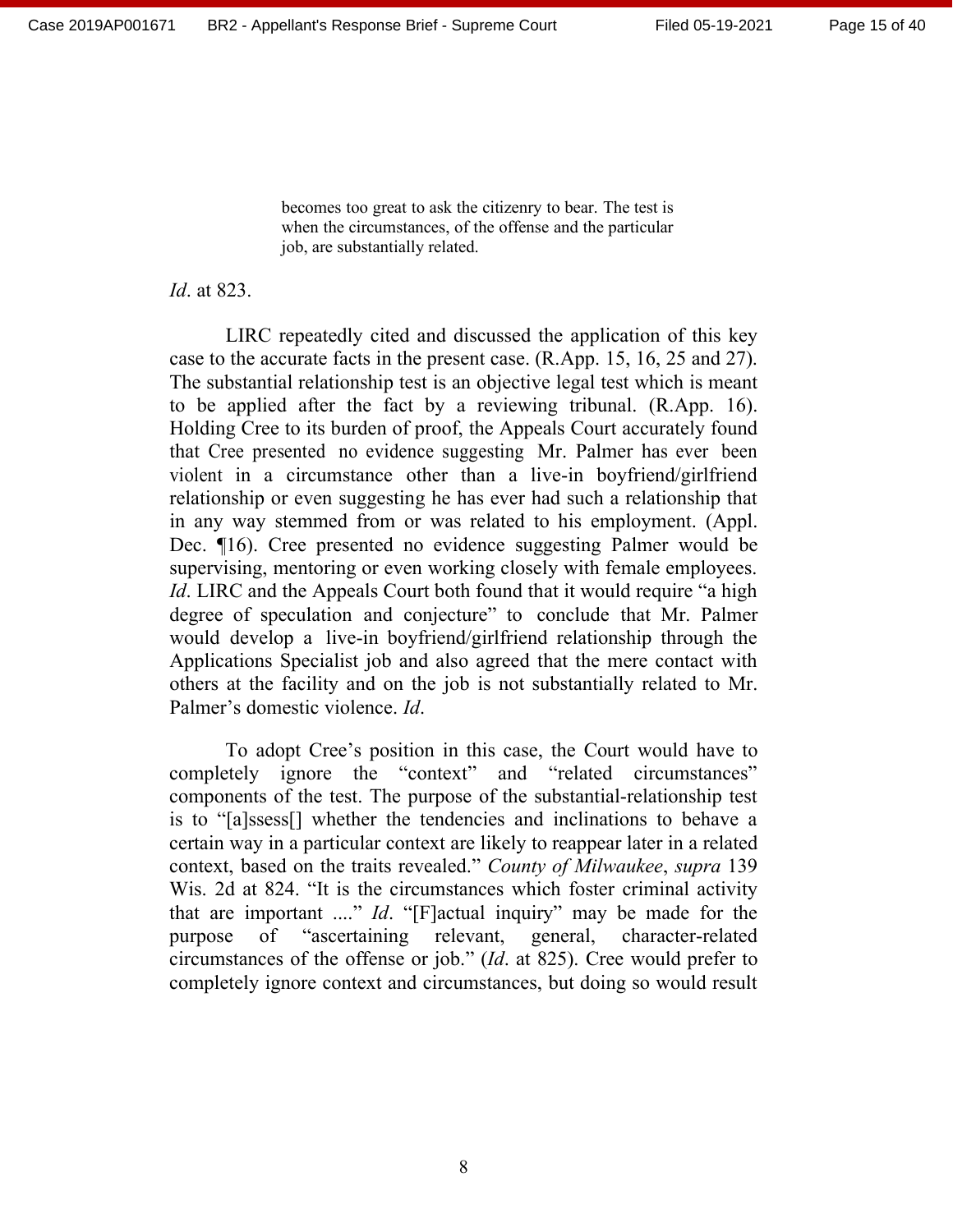in allowing every employer to deny all felons any job—including scrubbing toilets or scraping gum.

#### **B. Cree had the burden to prove substantial relatedness.**

The burden is on the employer to prove that the complainant's conviction record is substantially related to the job. *Robertson v. Family Dollar Stores*, ERD Case No. CR200300021 (LIRC Oct. 14, 2005) (citing *Chicago & Northwestern R.R. v. LIRC*, 91 Wis. 2d 462, 467, 283 N.W.2d 603 (Ct. App. 1979)).

In an effort to meet its burden, Cree offered Dr. Hanusa's testimony. However, Dr. Hanusa testified that 53% of men who complete their treatment will succeed and not harm anyone in the future, which is less than "likely", as required by the *County of Milwaukee* test. (R.App. 251:11-25; 252:1-9). While Dr. Hanusa's percentage indicates Mr. Palmer's likely success, his rate of success is even better under the extensive statistics and detailed analysis developed by the WI DOC. The WI DOC recidivism integrative dashboards display recidivism rates for thousands of offenders released from prison between 2000 and 2014. https://doc.wi.gov/Pages/DataResearch/RecidivismDashboard.aspx. In addition, the August 2016 Recidivism after Release from Prison Report provides extensive data and analysis. https://doc.wi.gov/DataResearch/ Interactive Dashboards/RecidivismAfterReleaseFromPrison\_2.pdf.

Controlling for Mr. Palmer's gender, age and race, the WI DOC's dashboard statistics reveal that he is actually 68-73% likely to *not* reoffend. https://doc.wi.gov/Pages/DataResearch/RecidivismDash board.aspx. All of the objective data and unbiased analysis compiled by the WI DOC indicates that the conclusory opinion given by Cree's "hired gun" at the hearing is wrong. The circuit court criticized LIRC because it did not analyze Dr. Hanusa's opinion "citing other evidence, scholarly articles, statistics relating to recidivism, or even common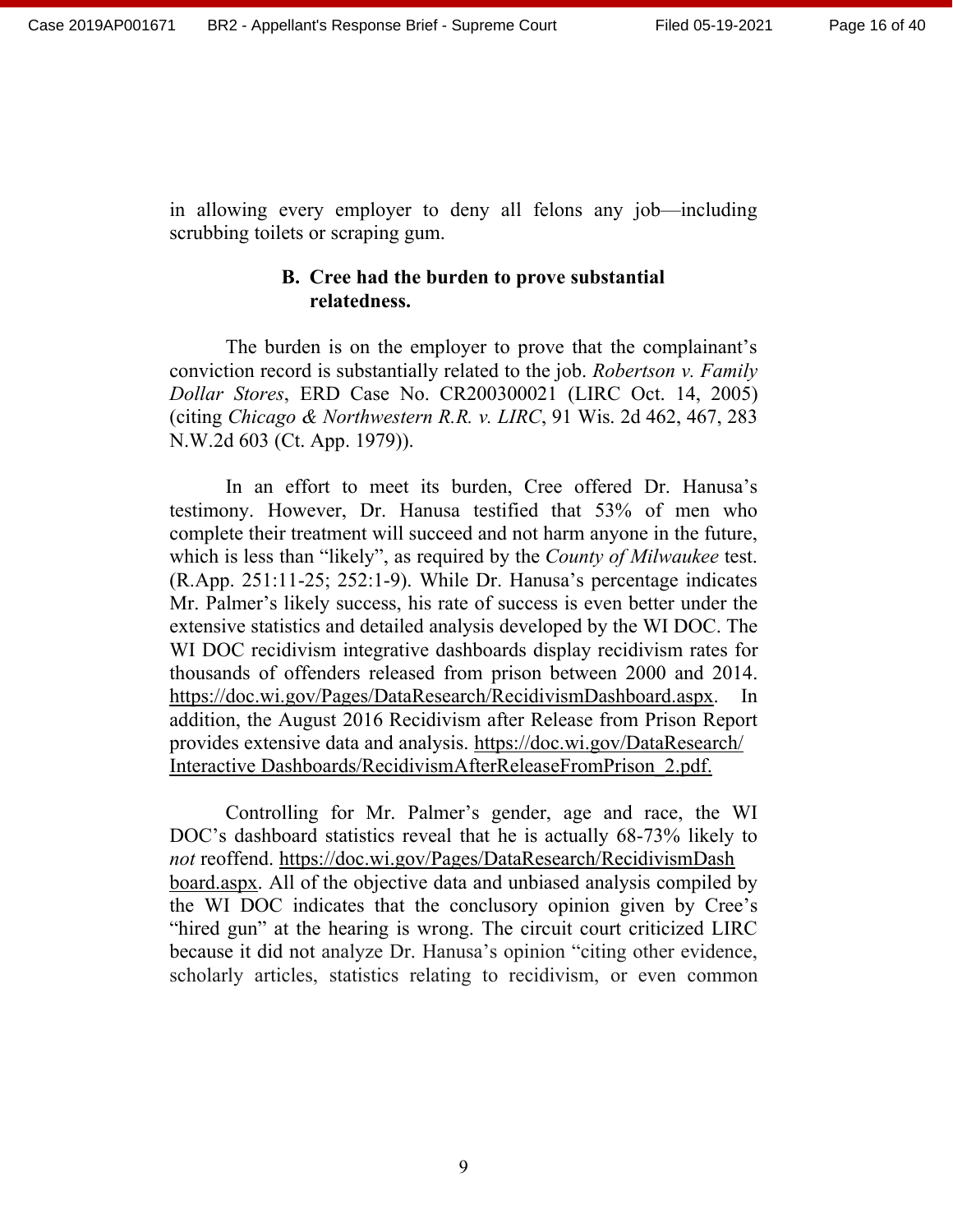sense." (R.App. 8). However, it was the burden of Hanusa, not LIRC, to present such evidence, which he did not.

In regard to rehabilitation, Mr. Palmer successfully completed two courses on criminal thinking which equipped him to deal with conflict, high-risk situations, effective communication, and have healthy relationships of all types, including in the workplace. (R.App. 306:25; 307:12-25; 308:1-25, 309:1-14). In addition, Mr. Palmer successfully completed his two anger management courses. (R.App. 309:2-21). Based on the statistics of the WI DOC, and even the testimony of Dr. Hanusa, Mr. Palmer is more likely to not harm someone than he would be to harm someone. Dr. Hanusa did not testify that his program was more effective than the programs that Mr. Palmer successfully completed. Cree cannot have it both ways—claiming that Mr. Palmer's rehabilitation cannot be used in response to the substantial relatedness standard, while at the same time cherry-pick Dr. Hanusa's generalized opinion unrelated to crime in the workplace.

# **C. Cree did not meet its burden to prove substantial relatedness.**

The simple fact that a person could *potentially* engage in harmful behavior in the workplace is not enough to establish a substantial relationship between his conviction record and the circumstances of the job. As the Court of Appeals explained, "somewhat related" is not the same as "substantially related," as the law requires. *Cree, Inc. v. Lab. & Indus. Rev. Comm'n*, 2021 WI App 4, ¶ 16, 395 Wis. 2d 642, 654, 953 N.W.2d 883, 889.

In *Knight v. Walmart Stores East* (LIRC, 10/11/12), the applicant had been convicted of third-degree sexual assault, use of a dangerous weapon, first-degree reckless endangerment of safety, and false imprisonment. *Id*. Knight's several convictions involved an individual with whom he had a personal relationship. *Id*. LIRC found that the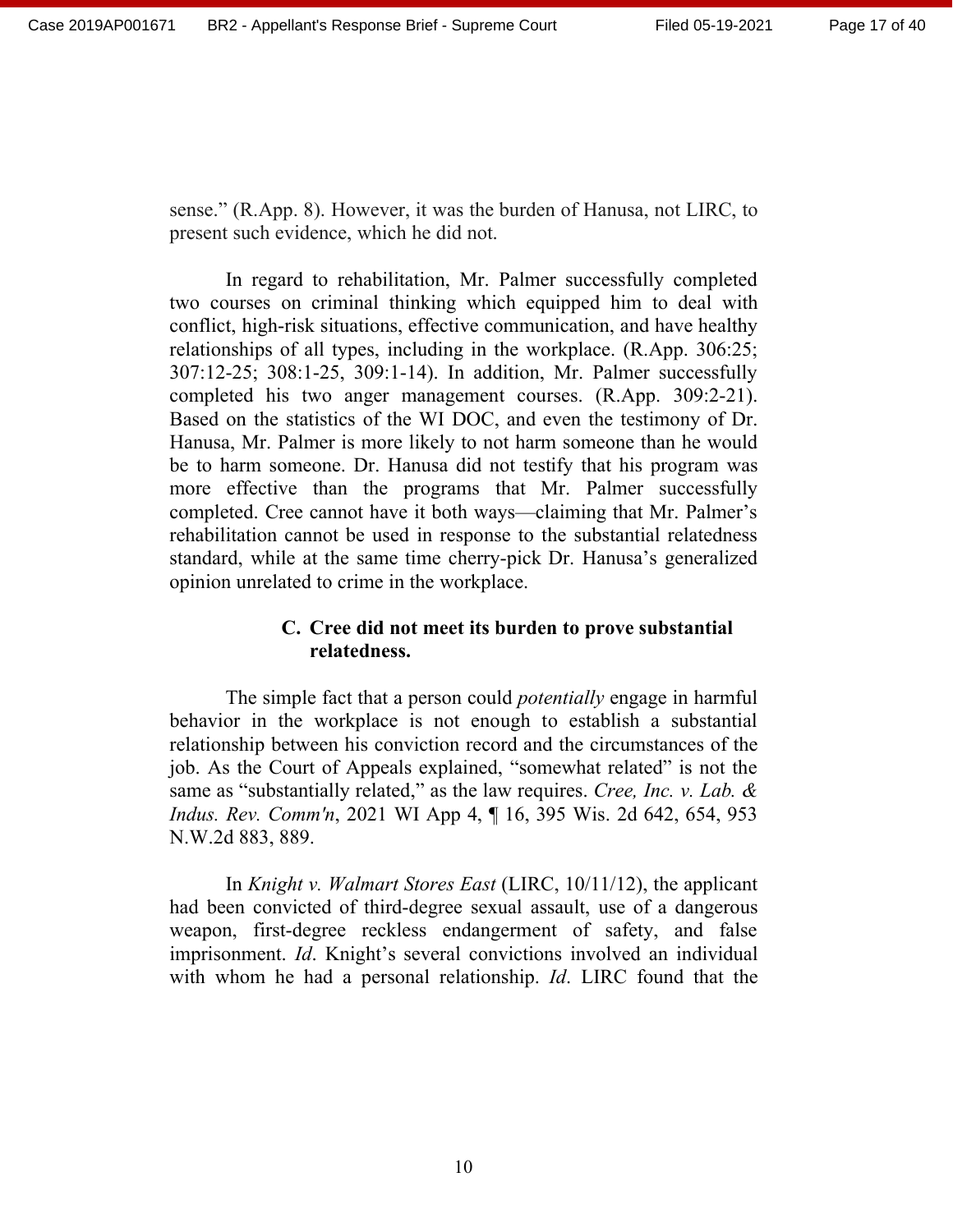context of Knight's crimes was distinct from the context of his work environment and the position did not provide him with a significant opportunity to re-offend.

Like the complainant in *Knight*, all of Mr. Palmer's convictions stemmed from a personal relationship with his live-in girlfriend at the time. He has no history of violence towards strangers or co-workers. Given the isolated and personal nature of his crimes, it is extremely unlikely that he would behave in a violent manner in the workplace, both statistically and on a common sense level. Furthermore, the fact that the Lighting Schematic Layout Applications Specialist must use a badge and log-in electronically when he enters the work premises, and log-in separately to his computer and then work in a large area with several employees around, makes it all the less likely that Mr. Palmer would even have the opportunity to engage in criminal activity. *Id*.

Cree has made much of "nooks and crannies" in its warehouse, areas where Mr. Palmer would not have worked. His work would have been in the offices with other co-workers and management. While Mr. Palmer's convictions are obviously upsetting to Cree and the circuit court judge, this is not sufficient for an employer to categorically exclude an applicant. "Whether the crime is an upsetting one may have nothing to do with whether it is substantially related to a particular job." *See*, https://dwd.wisconsin.gov/er/civil\_rights/discrimination/arrest\_ conviction.htm

Cree relies heavily on *Gibson v. Transportation Comm'n*, 106 Wis. 2d 22, 315 N.W.2d 346 (1982), where the issue pre-dating the *County of Milwaukee* case was whether the Department of Transportation was required to investigate the detailed circumstances of an armed robbery for which petitioner was convicted before it could refuse to grant a school bus driver's license to petitioner. *Id*. at 23. In *Gibson*, Section 343.12(2)(e) precluded granting a school bus driver's license to anyone convicted of a felony within five years prior to their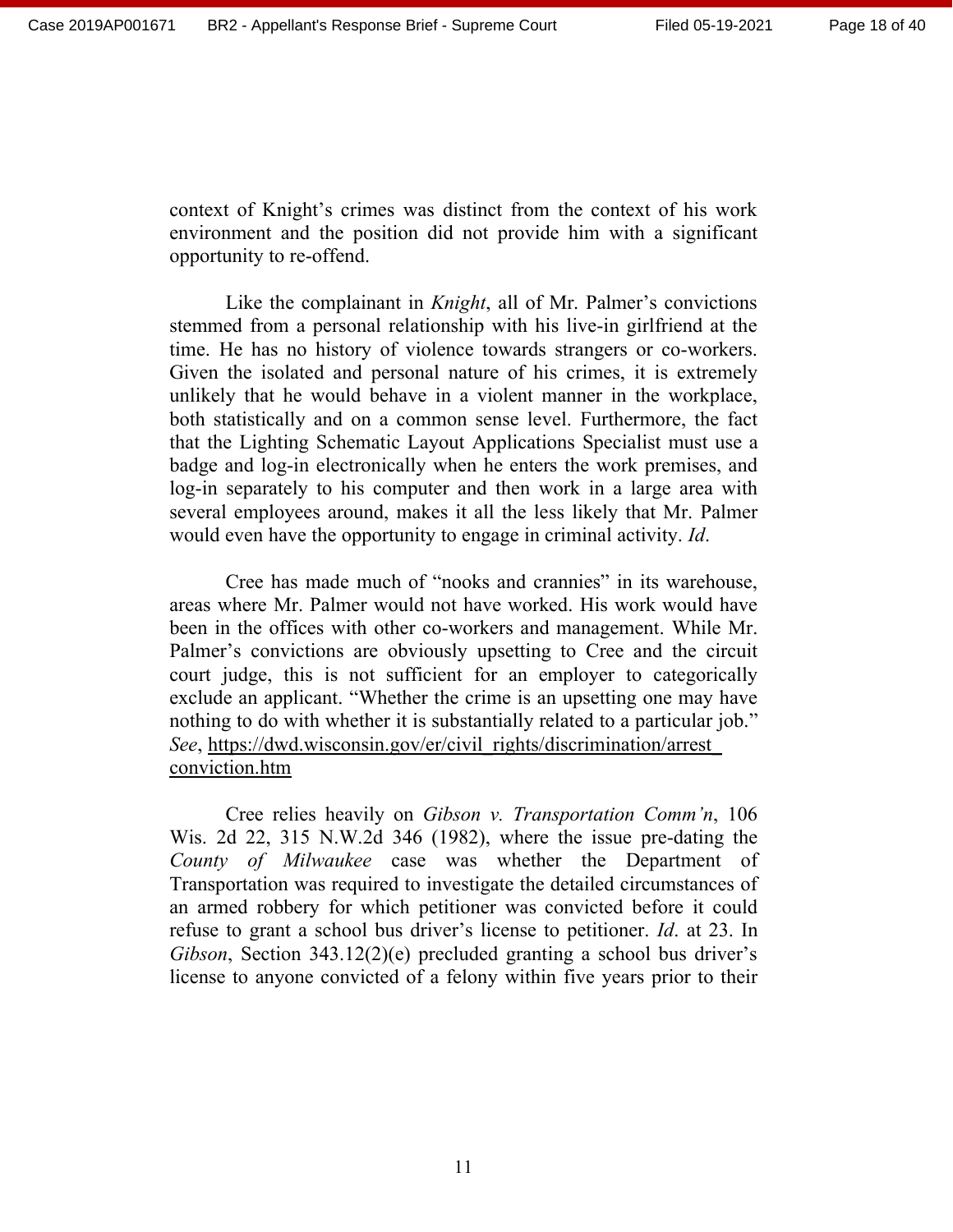application for the license. In contrast, there is no bright-line statute in the present case. As the Appeals Court found, "[t]he legislature could have exempted convictions for attempted first-degree intentional homicide, first-degree sexual assault, or other offenses, such as the strangulation/suffocation, fourth-degree sexual assault, battery, and criminal damage to property offenses of which Palmer was convicted. It could have easily done that, but chose not to." (Appl. Dec. ¶16). The *Gibson* case is further distinguished by the circumstances of the job which required driving children unsupervised. This is vastly different from Mr. Palmer working in an office setting under electronic surveillance and management supervision with numerous co-workers. The *Gibson* court did consider the context and related circumstances components in its decision.

In its discussion of *Weston v. ADM Milling Co*., ERD Case No. CR200300025 (LIRC Jan. 18, 2006), Cree again completely ignores the "context" and "related circumstances" components of the *County of Milwaukee* test. "The test for determining whether an offense is substantially related to a job is whether the tendencies and inclinations to behave a certain way in a *particular context*, determined through an examination of the elements of the offense, are likely to reappear later in a *related context*." *Id*. (emphasis added). Weston was convicted of second degree sexual assault and theft. LIRC found substantial relatedness where Weston would have "unrestricted access to unsecured property of significant value"; and, "work with little supervision", neither of which apply to the job at Cree.

The decision in *Hoewisch v. St. Norbert College*, ERD Case No. CR200800730 (LIRC Aug. 14, 2012), is also of no help to Cree. Hoewisch was required to visit the schools where her students were teaching elementary and middle school students, and she made those visits alone or with her students. *Id*. As part of her criminal probation during her employment she was not permitted to have unsupervised contact with minors under the age of 12. *Id*. Hoewisch worked in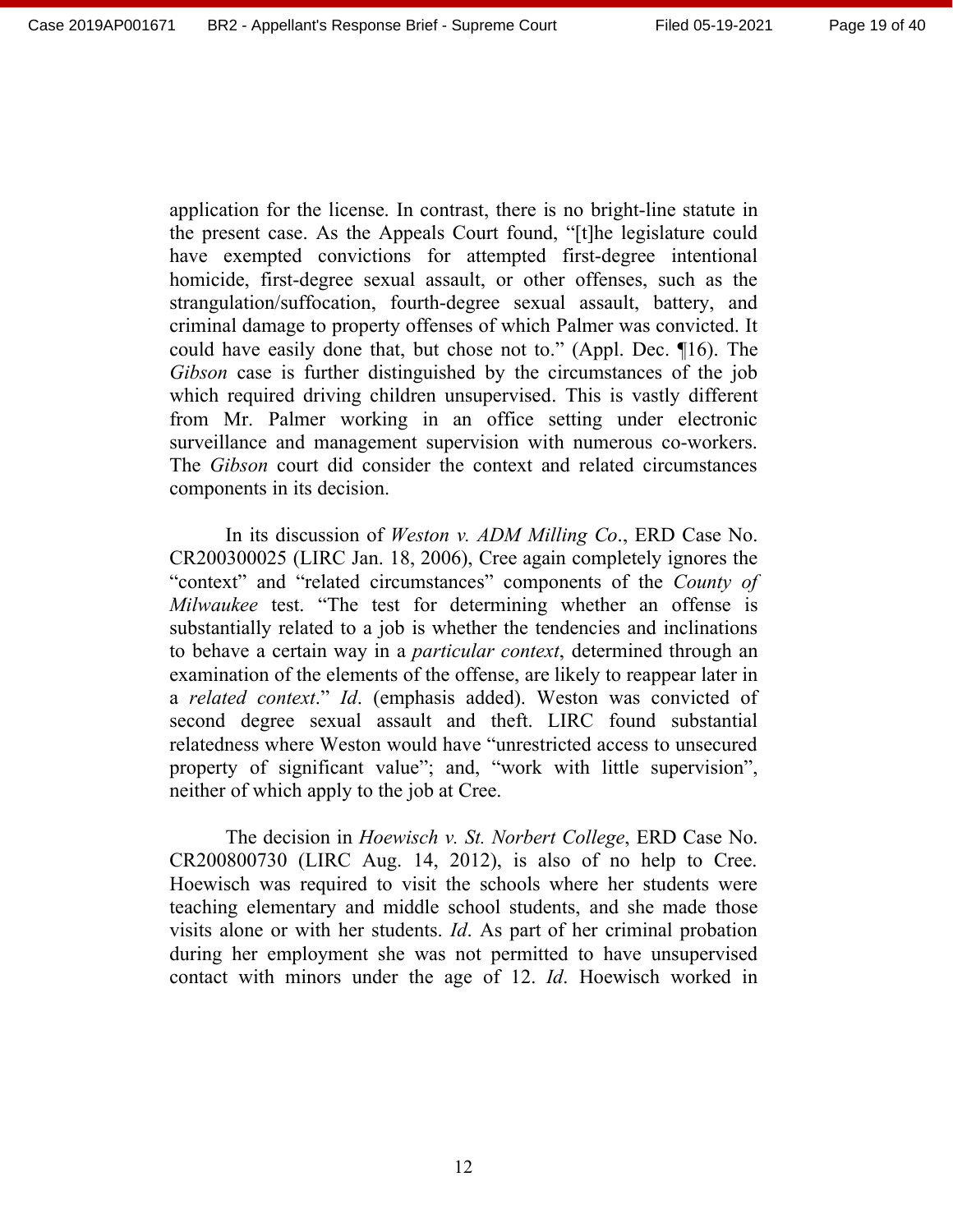"elementary/middle school settings filled with children under 12 years of age." *Id*. LIRC contrasted *Hoewisch* from other cases that did not involve cruel and inhuman punishment against a child under 12 years of age; nor a job with responsibility to teach children under the age of 12; nor the individual's sentencing judge prohibiting the individual from unsupervised contact with children under the age of 12. *Id*. Contrary to Cree's description of *Hoewisch*, LIRC did differentiate the circumstances and context involved in each case, consistent with the *County of Milwaukee* test.

In a third case, *Billings v. Right Step, Inc*., ERD Case No. CR201501613 (LIRC, Jun. 10, 2020), Cree again misstates LIRC's analysis, claiming that context does not matter. Billings, who was working with children, had been convicted of several crimes including use of a concealed weapon and battery in her role with the Gangster Disciples street gang. "Here, Billings' crimes were not confined to a domestic setting." (*Id*. at p. 9). Again in *Billings*, LIRC looked at the context and related circumstances components of the test.

Generally, the circumstances of an offense can be determined based upon a review of the elements of the crime, but at times it is appropriate to consider the factual details of the specific offense committed. *Knight, supra* (LIRC, 10/11/12). Ultimately, "[t]he question is whether the circumstances of the employment provide a greater than usual opportunity for criminal behavior or a particular and significant opportunity for such criminal behavior ... The mere possibility that a person could re-offend at the particular job does not create a substantial relationship." *Robertson, supra* (LIRC, 10/14/15)(emphasis added). The WFEA does not allow a court or employers to speculate in this manner. *Id*.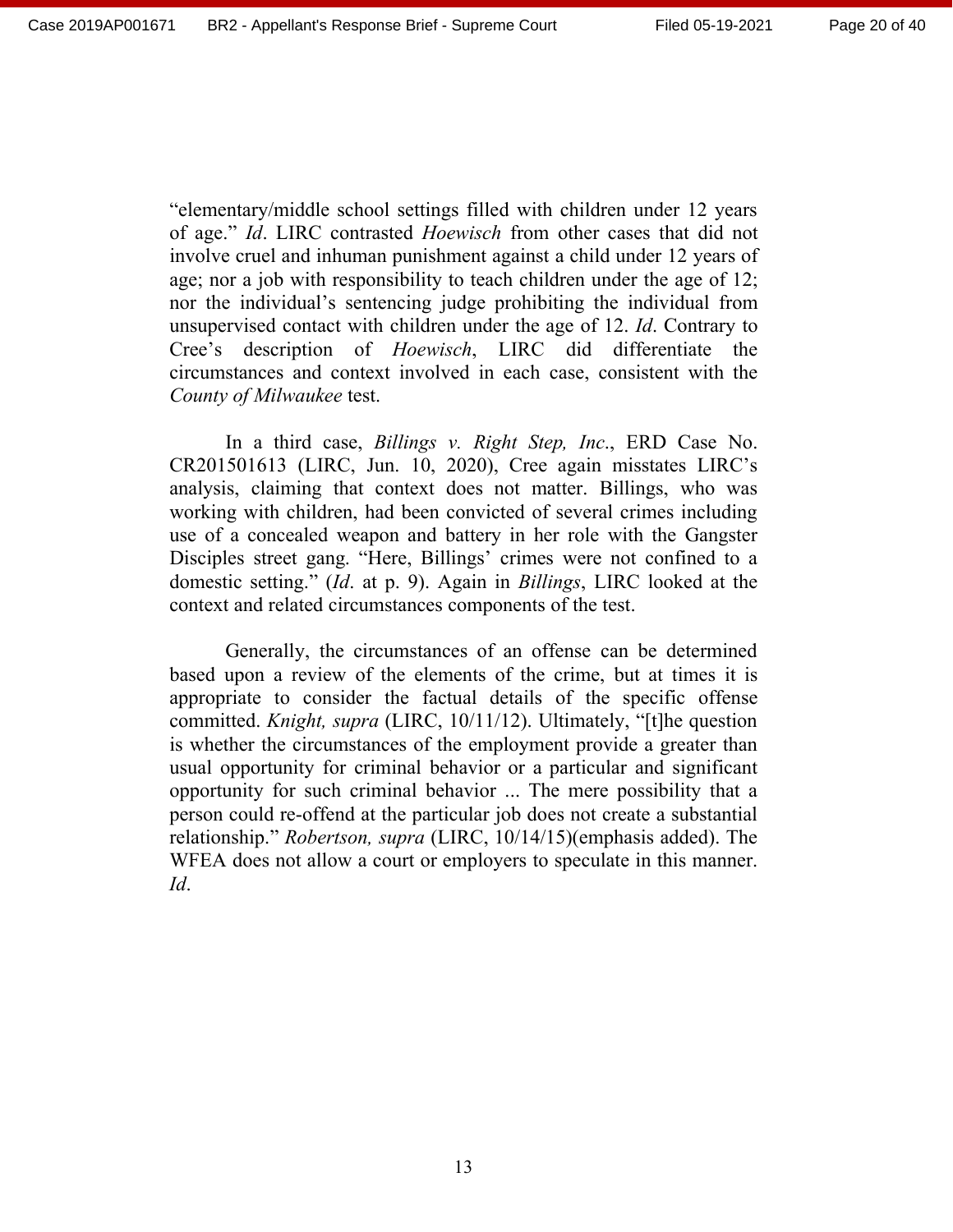### **II. LIRC AND THE APPEALS COURT PROPERLY DISREGARDED JUNK SCIENCE TO CATEGORIZE PALMER AS INHERENTLY DANGEROUS.**

The circuit court placed Mr. Palmer in the same category as a totally blind man attempting to use "slicing instruments and machines" in a delicatessen. (R.App. 5). That type of discrimination, the circuit court reasoned, is allowed under Wisconsin Law because of the risks associated with placing that person into an "environment inherently dangerous to them or others." *Id*. Not only is *inherently dangerous environment* the wrong legal standard, but the Appeals Court was correct to reject the assumption that Mr. Palmer was as certain to attack a coworker at Cree, as would a blind man cutting his finger on a meat slicer. The Appeals court also properly disagreed with the circuit court's citation to myriad character traits indicated by Mr. Palmer's convictions, with no consideration for his rehabilitation.

Cree has adopted repeatedly in its brief, the circuit court's erroneous claim that Darald Hanusa's testimony was "undisputed" and "uncontroverted". (R.App. 7; Cree Br. pp. 4, 8, 9,10, 11, 26, 27, 30, 31, 32, 35, 36). Like the circuit court, Cree latches onto Dr. Hanusa's statement that using violence in an intimate relationship is "related to" using violence in the workplace. *Id.* Yet, Dr. Hanusa could not say how often men convicted of a violent domestic crime will later engage in workplace violence. (R.App. 262:2-25). Unfortunately, Cree and the circuit court completely ignore Dr. Hanusa's cross-examination during which he admitted that he never interviewed Mr. Palmer, did not conduct an evaluation, did not test him, and did not consider Mr. Palmer's successful post-conviction treatment and rehabilitation. (R.App. 243:12-25; 244:1-23; 248:1-21; 250:4-9). Dr. Hanusa's testimony was completely refuted, controverted and invalidated by his own admissions during cross-examination.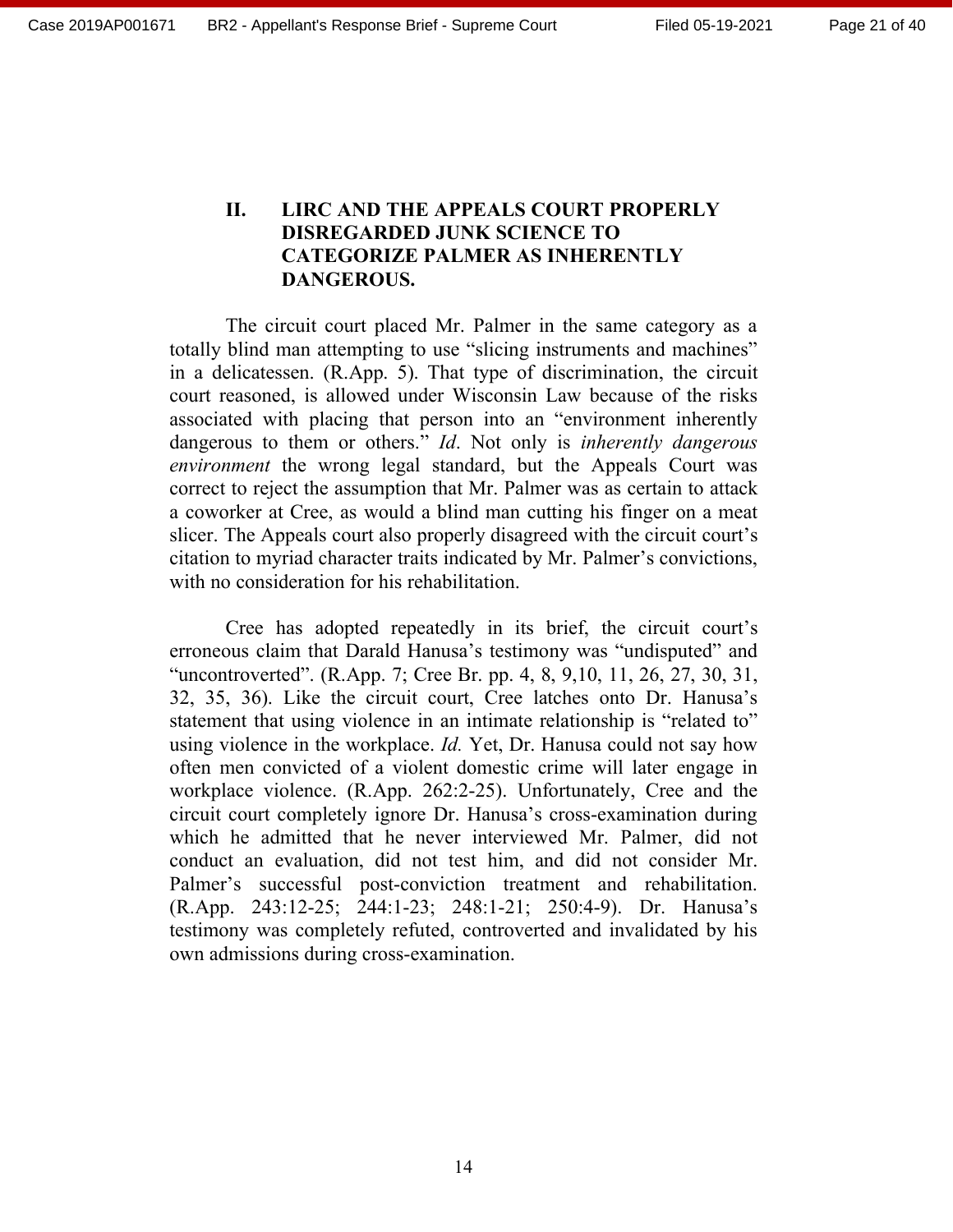#### **A. The Daubert reliability standard.**

Wisconsin Statute Section 907.02 provides:

If scientific, technical, or other specialized knowledge will assist the trier of fact to understand the evidence or to determine a fact in issue, a witness qualified as an expert by knowledge, skill, experience, training, or education, may testify thereto in the form of an opinion or otherwise, if the testimony is based upon sufficient facts or data, the testimony is the product of reliable principles and methods, and the witness has applied the principles and methods reliably to the facts of the case.

Wis. Stat. § 907.02(1).

This amended statute governing the admissibility of expert evidence was enacted in 2011. When the Wisconsin legislature amended the statute, it adopted the federal evidentiary standard codified in Federal Rule of Evidence 702 (2000), which in turn adopted the reliability standard explicated in *Daubert v. Merrell Dow Pharmaceuticals, Inc*., 509 U.S. 579, 113 S.Ct. 2786, 125 L.Ed.2d 469 (1993).

The *Daubert* aspect of *Wis. Stat*. § 907.02(1) requires that expert testimony be based on sufficient facts or data and that the expert testimony be the product of reliable principles and methods. *Seifert v. Balink,* 2017 WI 2, ¶ 7, 372 Wis. 2d 525, 538, 888 N.W.2d 816, 823. The expert witness must also apply the principles and methods reliably to the facts of the case. *Id.* These three aspects of the *Daubert* standard are often referred to as the "reliability standard." *Id.* Although the *Daubert* court focused its discussion on scientific testimony, the Supreme Court later clarified that *Daubert's* inquiry applies not only to scientific evidence, but to all expert opinions, "whether the testimony reflects scientific, technical, or other specialized knowledge." *Kumho*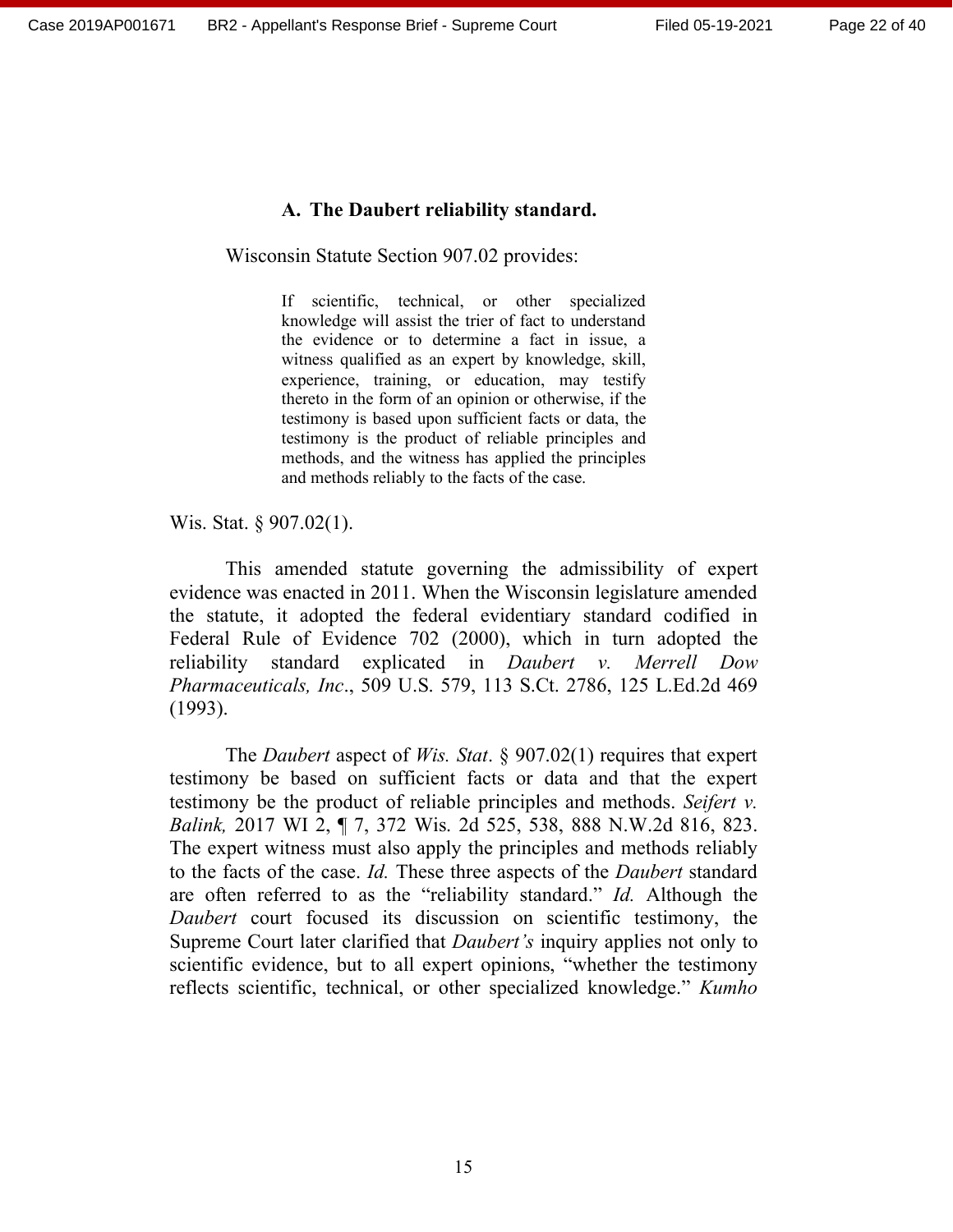*Tire Co., Ltd. v. Carmichael*, 526 U.S. 137, 149, 119 S.Ct. 1167, 143 L.Ed.2d 238 (1999). The reliability standard "entails a preliminary assessment of whether the reasoning or methodology is scientifically valid." *Daubert*, 509 U.S. at 592–93, 113 S.Ct. 2786. Reliability depends "solely on principles and methodology, not on the conclusions that they generate." *Id*. at 595.

To guide the reliability analysis, the *Daubert* court provided a non-exhaustive list of factors that make scientific evidence sufficiently reliable for admission: "(1) whether the methodology can and has been tested; (2) whether the technique has been subjected to peer review and publication; (3) the known or potential rate of error of the methodology; and (4) whether the technique has been generally accepted in the scientific community." *Heller v. Shaw Indus., Inc*., 167 F.3d 146, 152 (3d Cir. 1999)(citing *Daubert*, 509 U.S. at 592–93, 113 S.Ct. 2786).

The Federal Rules Advisory Committee added five factors to those stated in *Daubert* to guide decisions about reliability. Two of them are relevant to the present case:

> (1) Whether the expert has unjustifiably extrapolated from an accepted premise to an unfounded conclusion. *See General Elec. Co. v. Joiner*, 522 U.S. 136, 146 [118 S.Ct. 512] (1997) (noting that in some cases a trial court "may conclude that there is simply too great an analytical gap between the data and the opinion proffered").

> (2) Whether the expert "is being as careful as he would be in his regular professional work outside his paid litigation consulting." *Sheehan v. Daily Racing Form, Inc*., 104 F.3d 940, 942 (7th Cir. 1997). *See Kumho Tire Co. v. Carmichael*, 119 S.Ct. 1167, 1176 (1999) (holding that *Daubert* requires the trial court to assure itself that the expert "employs in the courtroom the same level of intellectual rigor that characterizes the practice of an expert in the relevant field").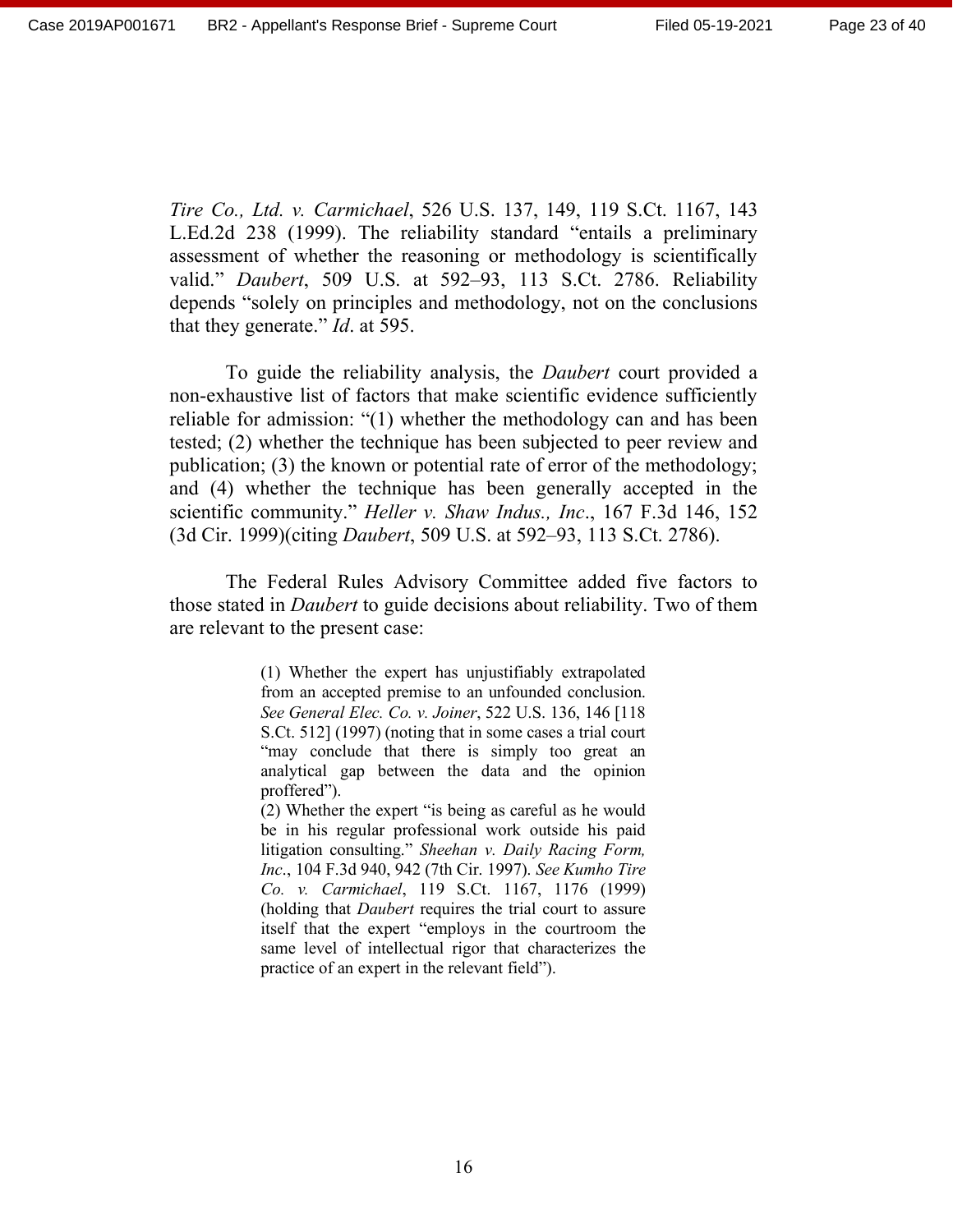The trier of fact may consider some, all, or none of the factors listed to determine whether the expert evidence is reliable. Federal Rule of Evidence 702 Advisory Committee's Note (2000).

#### **B. Dr. Hanusa's arbitrary opinion was not based on sufficient facts or data.**

Cree called Dr. Hanusa to opine on what risk, if any, Mr. Palmer would pose in the workplace at Cree. Dr. Hanusa always uses a battery of 11 tests in his protocol to determine an employee's risk of future violence. (R.App. 240:22-25; 241:1-25; 242:1-5). However, Dr. Hanusa never evaluated Mr. Palmer or performed any tests on him. (R.App. 242:3-10). Another very important part of the risk assessment is an eight-hour interview of the individual. (R.App. 242:11-17). Dr. Hanusa failed to interview Mr. Palmer. (R.App. 242:18-25; 243:1-16). Each and every individual for whom Dr. Hanusa has created a "profile," was subjected to an extensive face-to-face interview, as well as his battery of 11 tests. (R.App. 243:17-20; 244:1-46; 248:22-25; 249:1-3). Because Dr. Hanusa did not evaluate, interview or test Mr. Palmer, he could not determine the reliability of his opinion regarding Mr. Palmer. (R.App. 242:3-25; 243:1-20; 249:15-20). Lacking facts and data, Dr. Hanusa's opinion was not reliable or valid. Dr. Hanusa was controverted by his own testimony. He knew what he had to do to provide a valid opinion in this case, but failed to do so.

An expert cannot establish that a fact is generally accepted merely by saying so. Triers of fact do not have "to admit opinion evidence that is connected to existing data only by the *ipse dixit* of the expert." *Seifert v. Balink, supra* 372 Wis. 2d at ¶7. Such an application is unreliable because "there is simply too great an analytical gap between the data and the opinion offered." *Gen. Elec. Co. v. Joiner, supra* 522 U.S. at 146.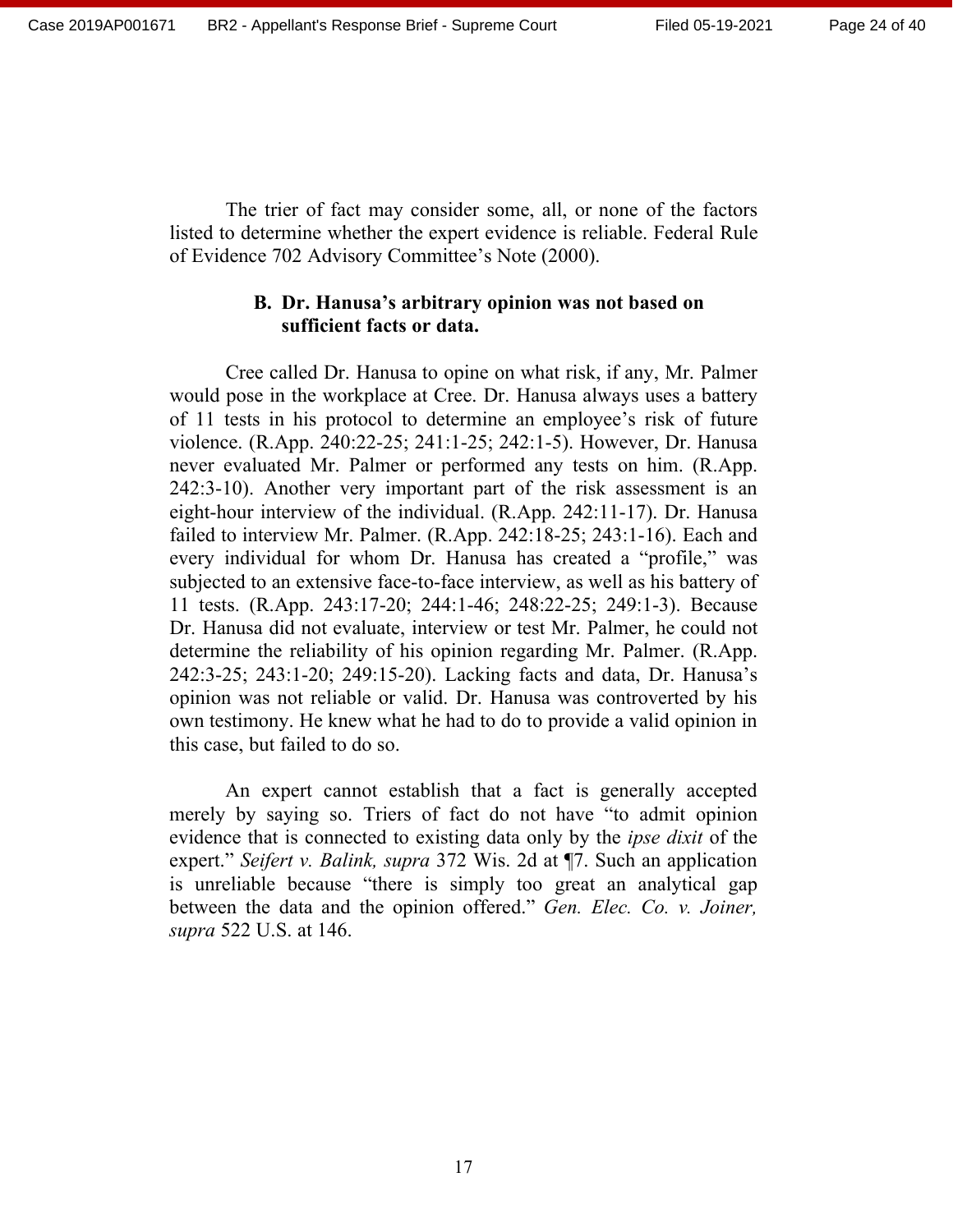#### **C. Dr. Hanusa's worthless opinion was not based on reliable principles and methods.**

Because Dr. Hanusa always uses a battery of 11 tests in his protocol to determine risk of future violence, but did not do so for Mr. Palmer, Dr. Hanusa's opinions regarding Mr. Palmer were not based on reliable principles and methods. The reliable principles and methods identified by Dr. Hanusa to assess risk are an eight-hour interview of the individual, a battery of 11 tests and a profile he creates. (R.App. 240:22- 25; 241:1-25; 242:1-25; 243:1-20). As a result of the three deficiencies in the risk-assessment process, Dr. Hanusa could not identify the reliability of his opinion. (R.App. 243:21-25; 248:2-9). Dr. Hanusa's opinion fails the *Daubert* test for lack of reliable principles and methods.

# **D. Dr. Hanusa failed to apply the principles and methods reliably to the facts of the case.**

To apply the principles and methods reliably to the facts of Mr. Palmer's case, Dr. Hanusa needed to conduct an eight-hour interview of Mr. Palmer, have him perform a battery of 11 tests, and create his profile. Dr. Hanusa did none of these things, so he could not have applied them to the facts of Mr. Palmer's case. In the absence of data, there is an analytical gap between the data and the opinion proffered by Dr. Hanusa. *See General Elec. Co., supra* 522 U.S. at 146.

# **E. Dr. Hanusa failed to employ in the ERD hearing room the same level of intellectual rigor that characterizes the practice of an expert in his field.**

*Daubert* requires the tribunal to assure that the expert "employs in the courtroom the same level of intellectual rigor that characterizes the practice of an expert in the relevant field." *See Kumho, supra* 119 S.Ct. at 1176. It should be determined whether the expert "is being as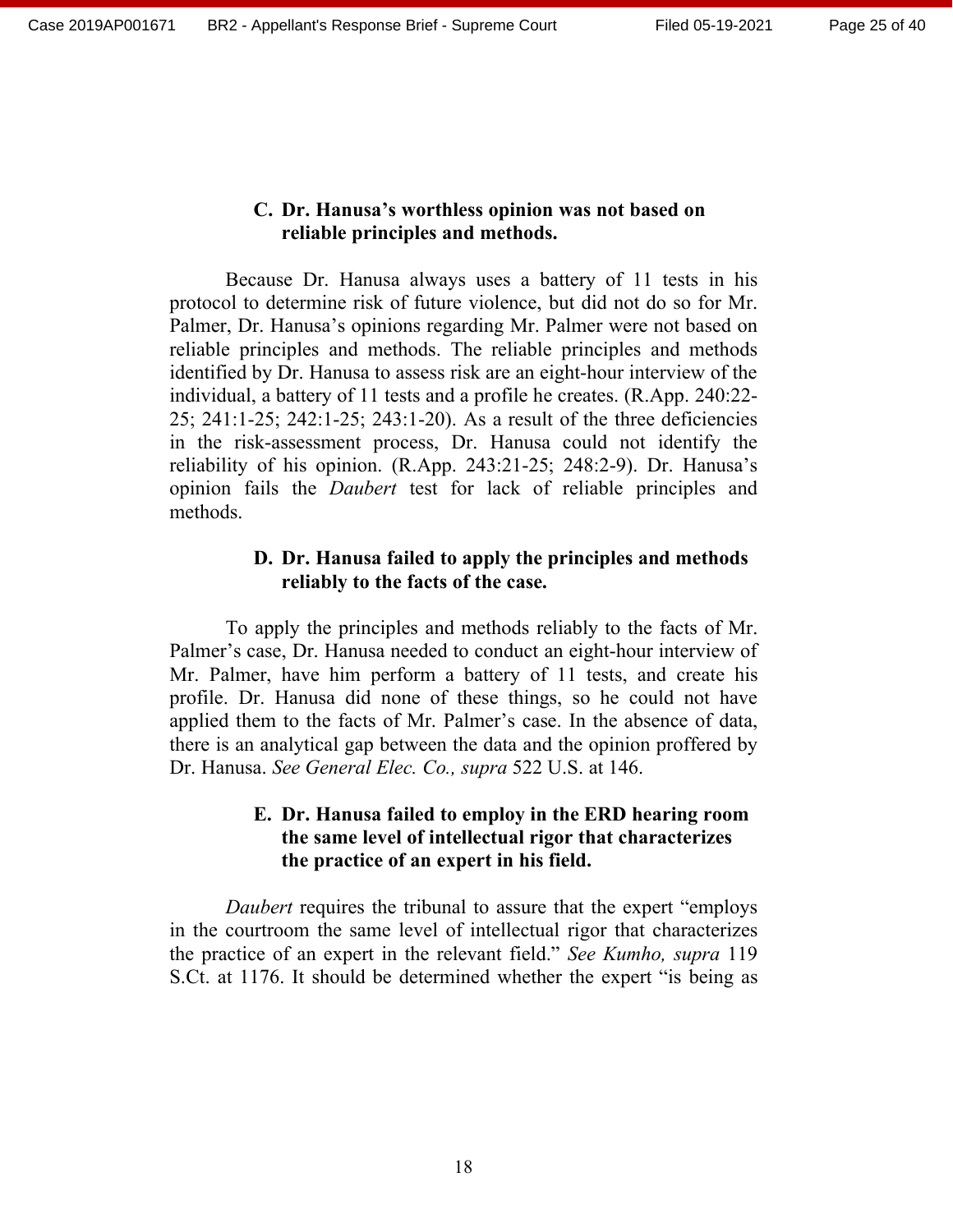careful as he would be in his regular professional work outside his paid litigation consulting." *Sheehan, supra* 104 F.3d at 942.

Dr. Hanusa did not exercise his normal rigor of conducting the required eight-hour interview, performing the battery of 11 tests, and creating a profile for Mr. Palmer. As such, Dr. Hanusa's testimony that Mr. Palmer poses "a risk" has no bearing on this litigation and was properly rejected by both the ERD and LIRC. Further, Dr. Hanusa did not identify a greater than 50% risk. Less than a 50% risk is a mere possibility, not a probability, and does not permit exclusion of the employee from the workplace under Wisconsin law. Upon crossexamination, Dr. Hanusa could not even assert that his opinion was reliable, much less ascertain the level of risk. (R.App. 242:3-25; 243:1- 20; 249:15-20). Moreover, Dr. Hanusa could not say how often men convicted of a violent domestic crime will later engage in workplace violence. (R.App. 262:2-24). Without reliability, Dr. Hanusa's opinion has failed to meet the *Daubert* standard.

Given the defective testimony of Hanusa, and the failure of Cree and the circuit court to even mention *Daubert,* the following conclusion is obviously wrong:

> The evidence presented by Cree to establish that the circumstances of Derrick Palmer's criminal offenses "substantially relate" to the circumstances of his anticipated duties if hired at Cree was uncontroverted. That is, there is no evidence in opposition to the above evidence.

(R.App. 7).

As Cree exclaims now, the circuit court had proclaimed several times in its Decision that Dr. Hanusa was "uncontroverted", but did not analyze that testimony pursuant to *Daubert*, and did not consider Mr. Palmer's rehabilitation. The circuit court claimed that LIRC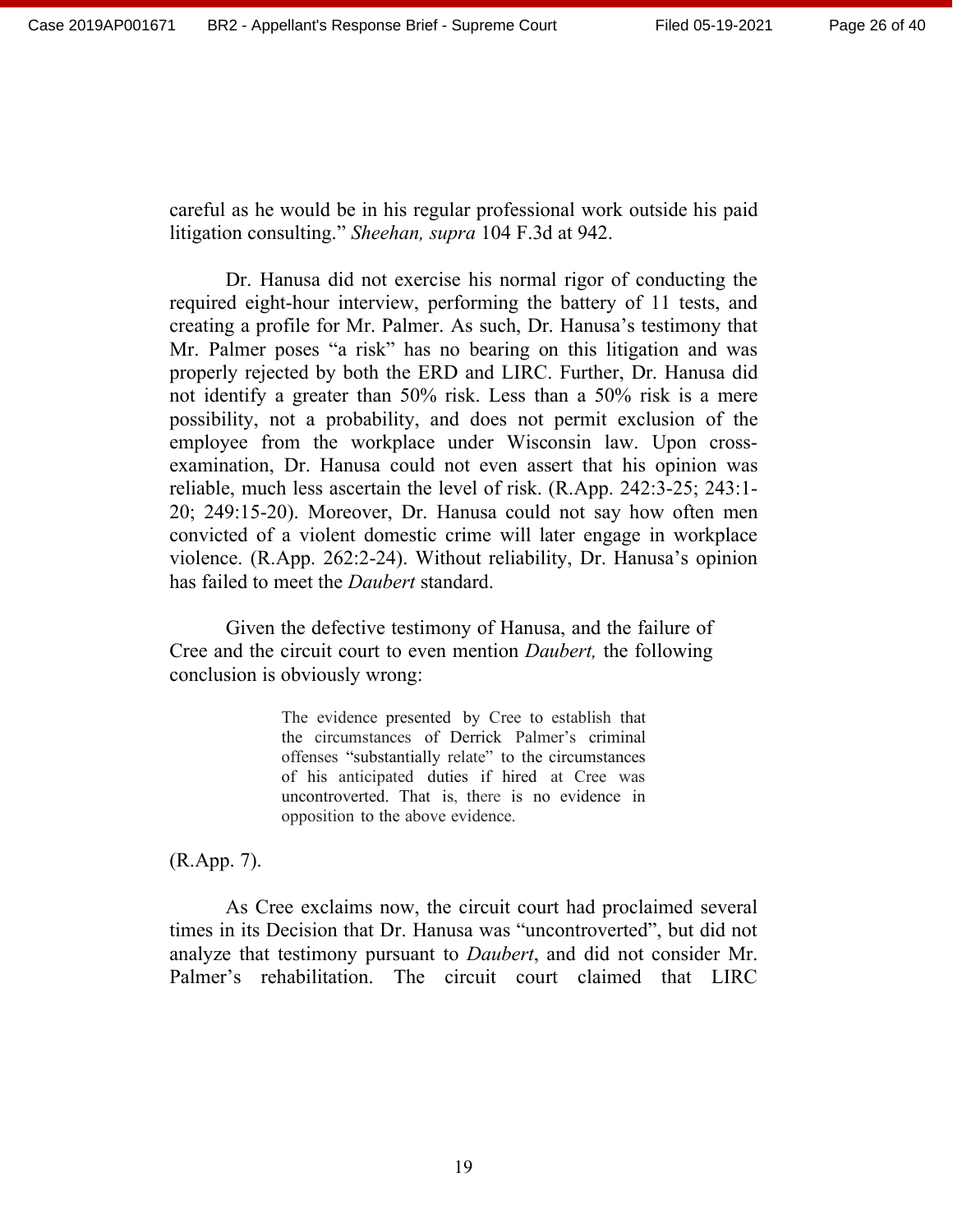inexplicably rejected Dr. Hanusa's testimony. (R.App. 8). This, too, is erroneous based on what LIRC found here:

> The respondent brought an expert witness to the hearing who testified that people who are willing to use violence in their intimate relationships are also willing to use violence in other settings. The respondent's witness, Dr. Darald Hanusa, did not meet with or personally evaluate the complainant, but concluded based upon the complainant's conviction record that he was at risk for engaging in potential violence in the work place. The administrative law judge did not rely on Dr. Hanusa's opinion in reaching his decision and made no reference to it in his memorandum opinion. Like the administrative law judge, the commission finds Dr. Hanusa's testimony unhelpful in deciding whether the complainant's conviction record made him likely to commit a criminal offense at the job at issue. Among other problems, the commission notes that Dr. Hanusa stated that someone who had successfully completed a domestic violence program would not pose a significant risk of workplace violence, but did not take into consideration the fact that the complainant successfully completed anger management classes as well as training on "criminal thinking," which focused on dealing with conflict, high risk situations, and effective communication, including in the context of work relationships.

(R.App. 22).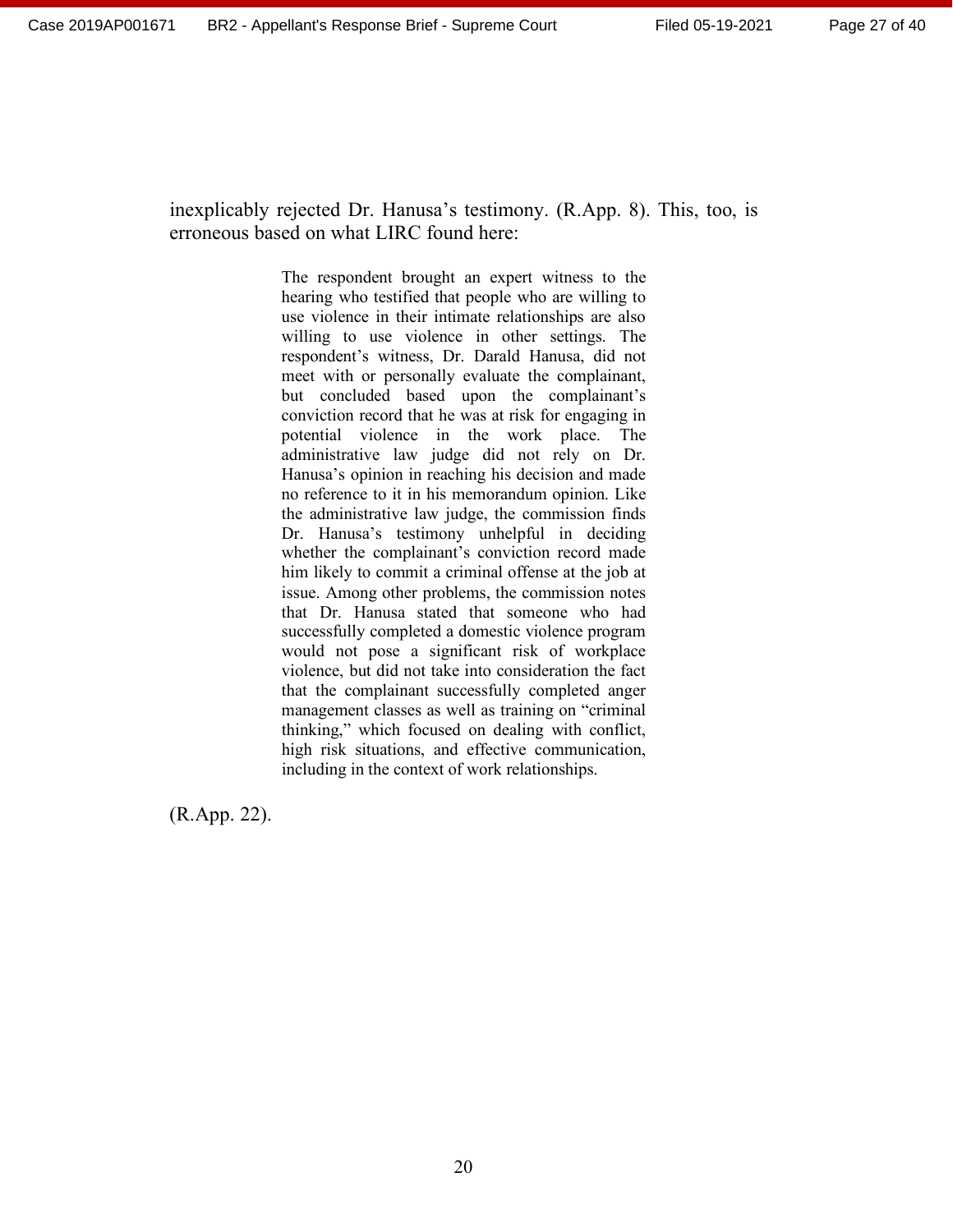# **III. LIRC AND THE APPEALS COURT CORRECTLY HELD THAT CREE'S CATEGORICAL EXCLUSION OF PALMER FROM EMPLOYMENT WAS DISCRIMINATORY.**

# **A. Cree's 50% female population is not substantially related to Palmer's convictions.**

The circuit court based its decision on Cree's employment of about 1,100 people at its Racine location, about half of whom are women. (R.App. 7). There is nothing in the anti-discrimination statute, nor the case law interpreting the law, to suggest that a large number of female coworkers would be more likely to incite a crime. Instead, common sense dictates that the more people that are in the workplace, the less likely it would be for an employee to violate the rules of decorum. As Cree stated about its workplace in the record below, "employees have the opportunity for regular contact."

The fact that there are female employees in the plant with whom Mr. Palmer could potentially become involved in a personal relationship that might end badly is a scenario requiring a high degree of speculation and conjecture, and one that goes well beyond any reasonable concern about job-related conduct. (R.App. 20). Moreover, the ability to meet females and form personal relationships with them is not a circumstance unique to the job at issue, but describes virtually any employment situation in which female workers might be present. (R.App. 20-21). Cree presented no evidence indicating that Mr. Palmer would be supervising or mentoring female employees, nor is there anything to suggest that he would be working closely with female employees. (R.App. 21). While the record indicates that the job would entail occasional trade show travel, the evidence does not establish that Mr. Palmer would be traveling with females on business trips, and there is no basis to conclude that he would be sharing cars, staying at the same hotels, or socializing with females in the course of his business travel.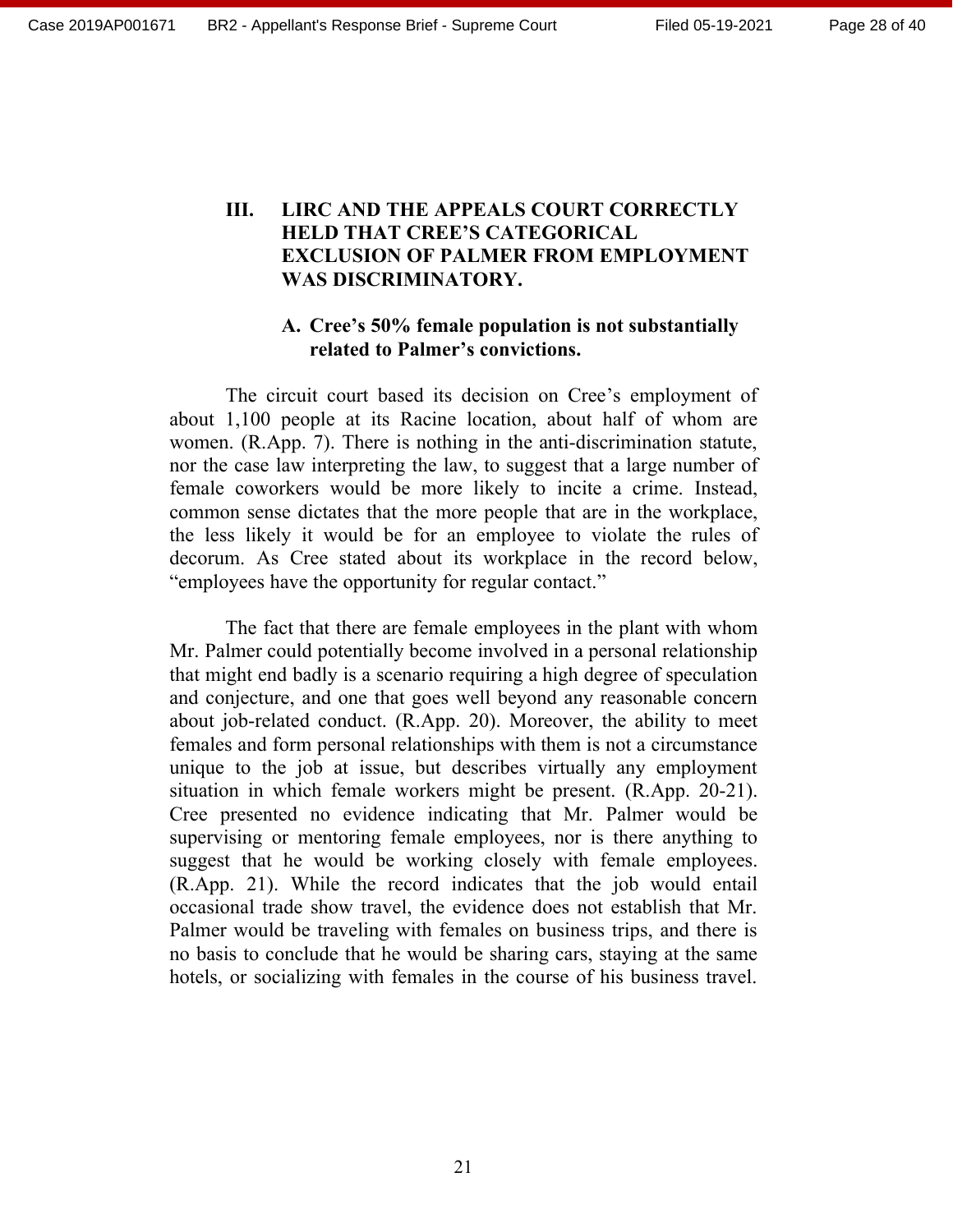*Id*. It cannot be found based on this record that Mr. Palmer would have had significant personal interactions with female employees in the context of his job. *Id*.

In *Moran v. State of Wisconsin*, ERD Case No. CR200900430 (LIRC Sept. 16, 2013), LIRC held that mere presence of other human beings in the workplace is not enough to show a substantial relationship. *See also*, *Black v. Warner Cable* (LIRC Jul. 10, 1989)(Such a broad approach could conceivably result in a finding that offenses such as those involved here would be substantially related to all jobs, since virtually all jobs entail some degree of contact with other persons.")

Mr. Palmer would have to use his badge, log-in electronically when he enters the facility, and log-in separately to his computer. Mr. Palmer would not be mentoring, supervising or traveling with female employees of Cree. In his communications with builders and construction companies, Mr. Palmer would not be working one-on-one, or in isolated settings. Moreover, Cree's expert testified categorically that someone like Mr. Palmer who has successfully completed his treatment, is unlikely to repeat the bad behavior.

#### **B. The size of Cree's facility is not substantially related to Palmer's convictions.**

Cree further emphasizes that it has a 600,000 sq. ft. facility, suggesting that the size is substantially related to Mr. Palmer's convictions. The size of Cree's facility is of no consequence because Mr. Palmer has worked for large employers with expansive facilities, worked with women, handled expensive equipment, and had customer interaction at work and in their homes—all without incident. (R.App. 99:17-25; 100:1-25; 101:1-25; 102:1-13; 103: 5-25; 104:1-13). Moreover, at Cree, all employees wear a badge and log-in electronically when they enter the work premises, and log-in separately to their computer. (R.App. 166:3-25; 167:1-3).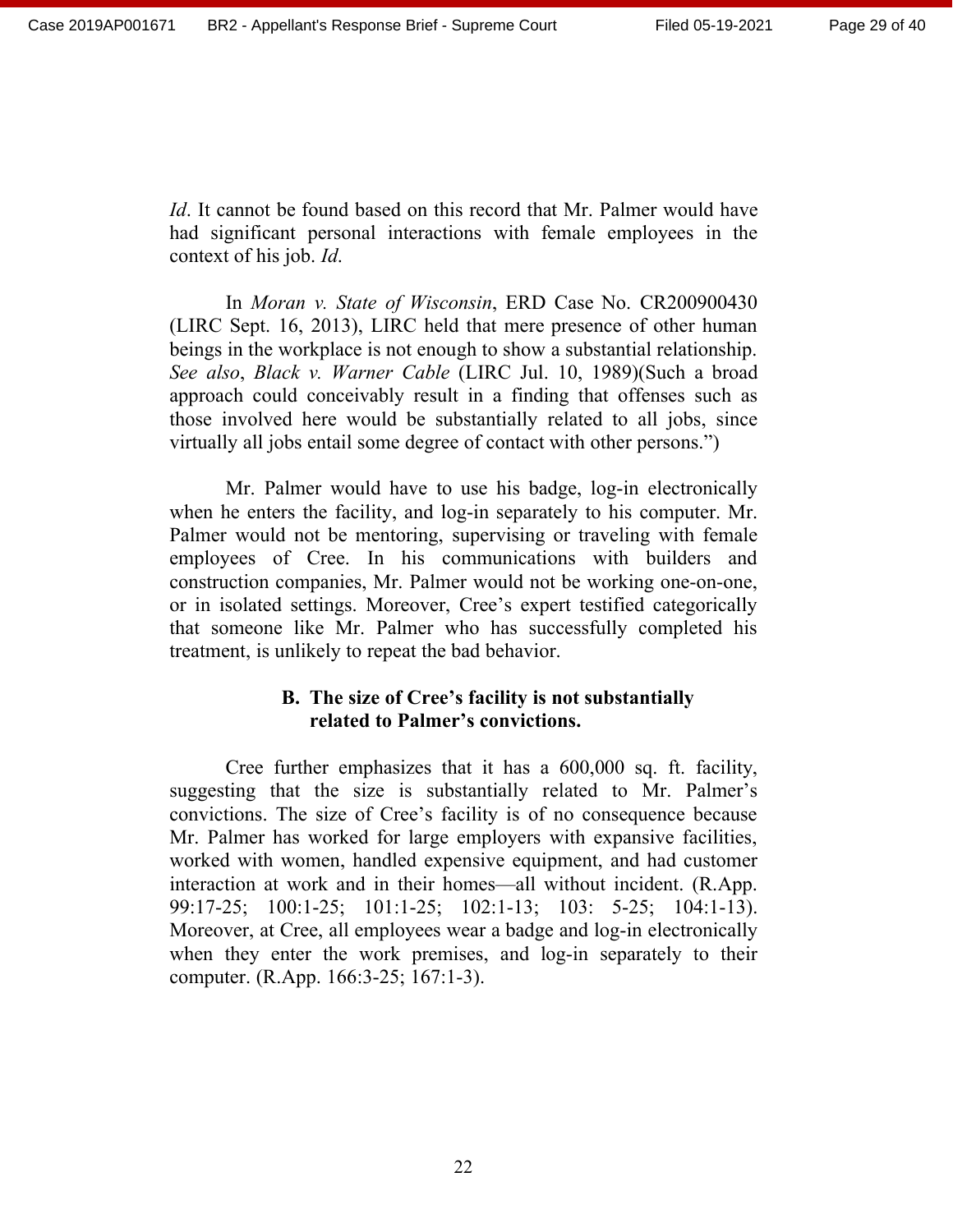Mr. Palmer has never been accused of being aggressive toward a co-worker in 20 years of employment. (R.App. 309:15-21). His crimes were all classified by the court as domestic. There is no factual presumption that Mr. Palmer would repeat a domestic crime in the workplace. (R.App. 262:21-24). Mr. Palmer's work would have been performed after swiping-in, in an office setting (not a factory or warehouse) in the presence of supervisors. In regard to anger control and healthy relationships, Mr. Palmer has been successfully rehabilitated. (R.App. 307-09:12-25, 1-25, 1-14). Moreover, he has not exhibited dishonesty or lack of trustworthiness. Speculation or mere "potential" is not enough to render a job relevant to a crime.

The issue in this case is "whether the tendencies and inclinations of the complainant to behave a certain way ... are likely to reappear later in a related context." *Hoewisch vs. St. Norbert's College*, (LIRC, 8/ 14/2012)(emphasis added). The test of whether the employee's inclinations are *likely* to reappear later in a related context, means that it *probably* will happen. This test requires more than a possibility or speculation. The mere possibility that a person could reoffend at a particular job does not create a substantial relationship. In the present case, LIRC and the Appeals Court properly rejected the speculative "potentially" or "possibility" test and instead used the proper "likely to reappear later in a related context" standard.

# **C. Cree used its "Criminal Matrix" to discriminate based on protected status.**

Cree's General Counsel, Melissa Garrett, and her legal team use a criminal matrix for evaluating the hiring of people with conviction records. (R.App. 294:7-25; Ex. 26-R.App. 357-80). The matrix was used as a tool in making hiring decisions. (R.App. 292:7-14; Ex. 30- R.App. 381-83). Mr. Palmer's convictions are under the column in the matrix identified as "Fail". (R.App. 299:24-25; 300:1-2; Ex. 26-R.App. 357-80).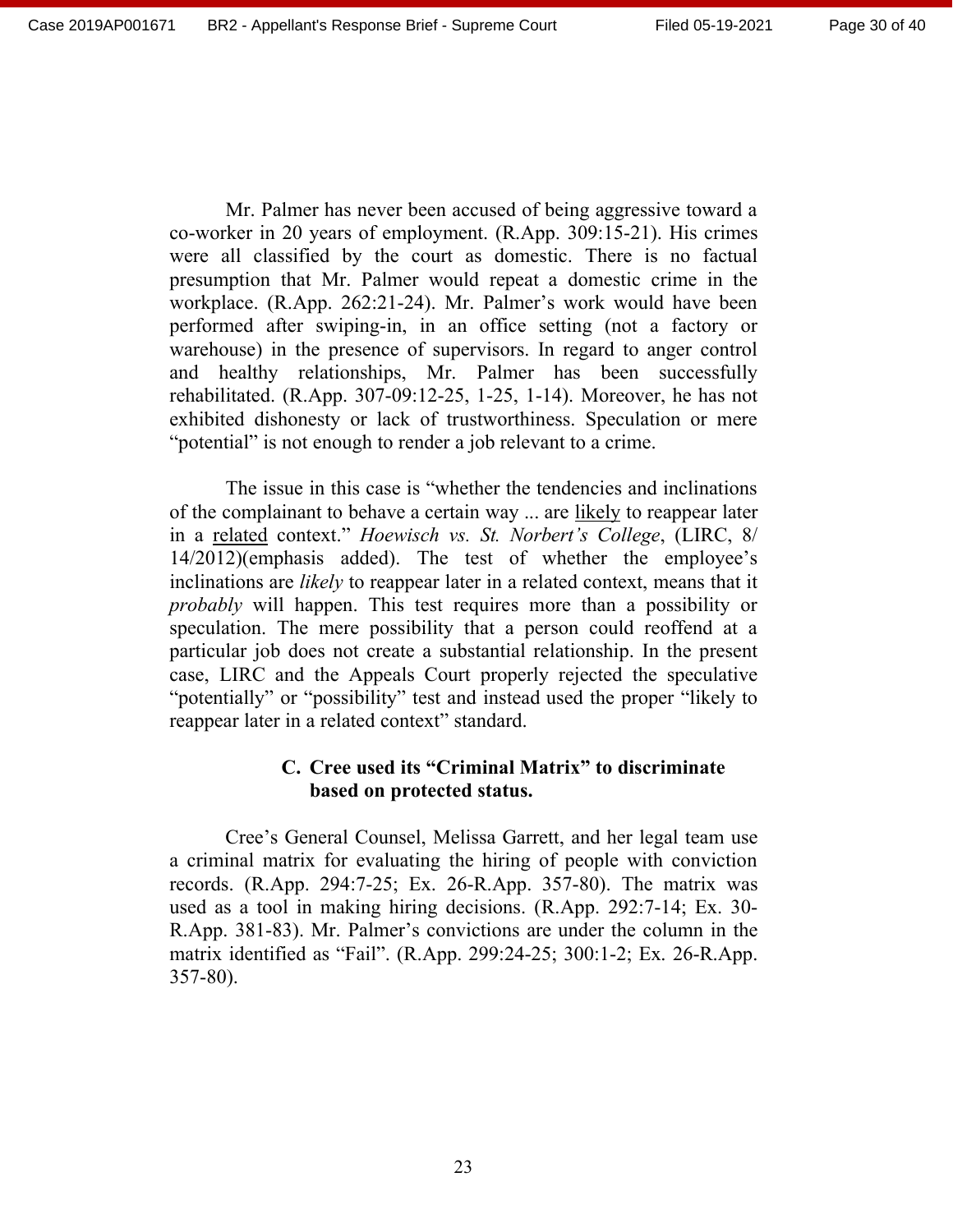Cree uses the matrix to systematically and categorically deny jobs to *all* felons. Ms. Garrett could not identify any felons who were hired to work in Cree's offices. (R.App. 303:9-10). Cree has denied employment to *all* felons, including Mr. Palmer. Cree would not hire someone with Mr. Palmer's background for even the lowest level, minimum wage job, cleaning toilets or scraping gum off the floor. (R.App. 165:9-16). Clearly the legislature cannot have intended the categorical exclusion of all felons from all office jobs, because such an approach tends to eviscerate the statute. *Milwaukee Cty. v. Labor & Indus. Review Comm'n*, 139 Wis. 2d 805, 831-32, 407 N.W.2d 908, 919 (1987). (The legislature could not have intended to adopt an eviscerated statute). The use of a matrix to exclude individuals based on protected status, i.e., all felons, fails to take into account significant facts. As Dr. Hanusa testified in terms of categorical evidence, 53% of men who complete their treatment will succeed and not harm anyone in the future. This indicates that Mr. Palmer is in a category of people unlikely to reoffend. (R.App. 251:11-25; 252:1-9). Mr. Palmer successfully completed his treatment and there was no reason why he could not have succeeded at Cree, had Cree not categorically excluded him. (R.App. 307: 12-25; 308:1-25; 309:1-14).

#### **D. LIRC made proper findings regarding witness credibility**

Cree implies that LIRC was dishonest in citing to its interview with the ALJ as to witness credibility. (Cree Br. pp. 34-35). Cree says that the hearing was a long time ago, suggesting that perhaps the ALJ did not remember or that LIRC made-up the credibility problem. *Id*. ALJs obviously take extensive notes and know enough to record their credibility determinations. Likewise, LIRC normally consults with the ALJ for their credibility determinations. There is nothing in the record to support Cree's outrageous and desperate suggestion that Judge Gelhard or LIRC failed to honestly assess Cree's witnesses lacking credibility. The ALJ was in the best position to evaluate the credibility of the hearing witnesses and LIRC, through its ordinary procedure,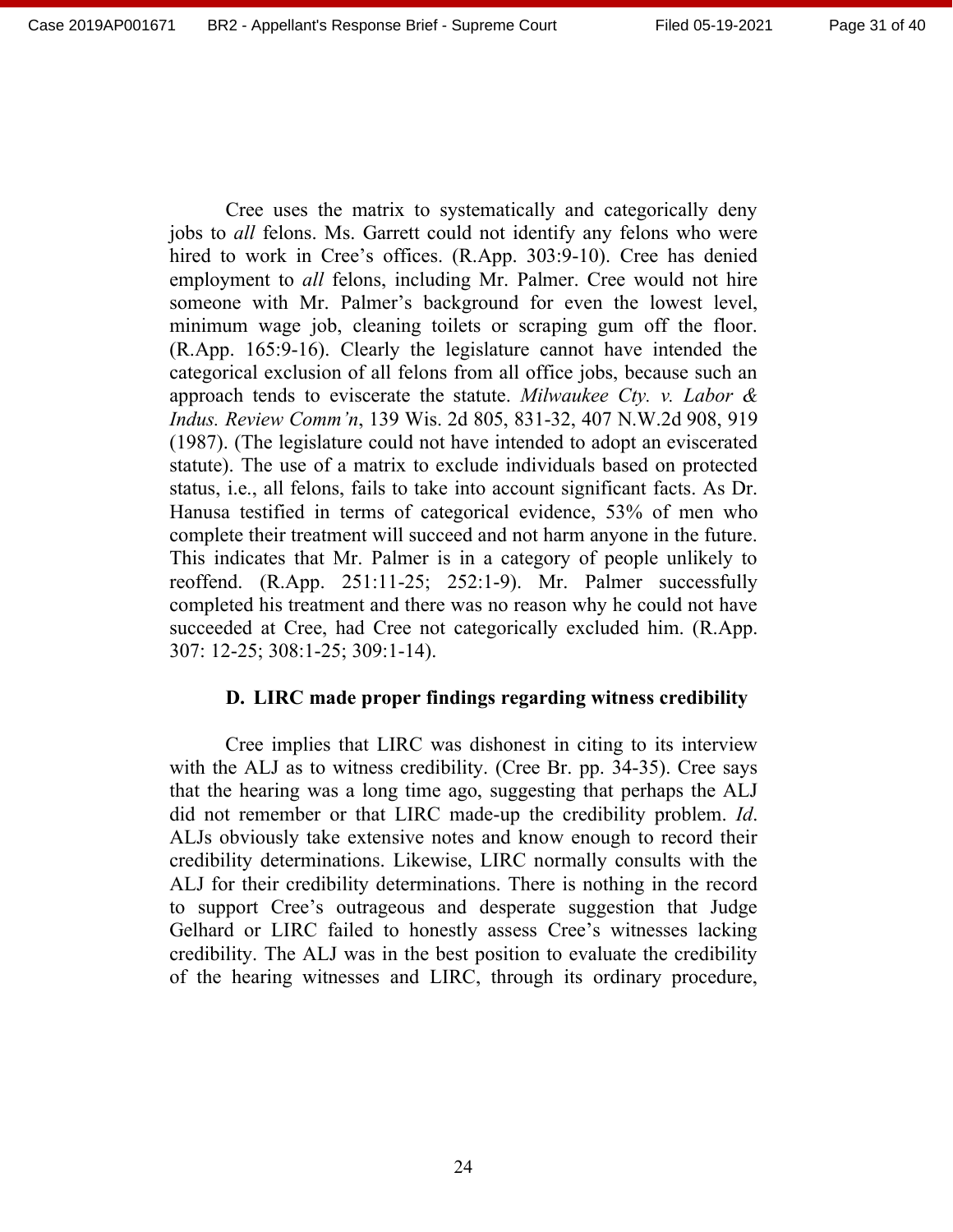documented and relied upon it. (R.App. 8). Cree fails to show "respectful, appropriate consideration to the agency's views" *Tetra Tech EC, Inc*., 2018 WI 75, ¶ 78, by supplant its own speculative credibility determination for that of the ERD and LIRC, documented as follows:

> The commission conferred with the administrative law judge regarding his impressions of the demeanor of the witnesses who testified at the hearing. The administrative law judge indicated that he did not find the respondent's witnesses credible with respect to the amount of stress in the workplace--a finding with which the commission agrees--but had no specific demeanor impressions to impart. The commission's reversal does not rely upon a differing assessment of witness credibility but is because the commission is unpersuaded that the respondent met its burden of proving the affirmative defense of substantial relationship.

(R.App. 28).

There is no evidence in this case to suggest that designing products on software programs, which is what Mr. Palmer is fully trained and qualified to do, would be any more stressful than any other job.

# **IV. THE LIRC AND APPEALS COURT RULINGS ARE CONSISTENT WITH WISCONSIN AND U.S. PUBLIC POLICY TO REHABILITATE, TRAIN AND EMPLOY FELONS**

# **A. WI DOC selected Palmer to succeed in its education and rehabilitation programs.**

The Wisconsin DOC's Division of Adult Institutions offers six primary program areas to inmates: Anger Management, Substance Abuse, Cognitive Behavioral Program, Domestic Violence, Career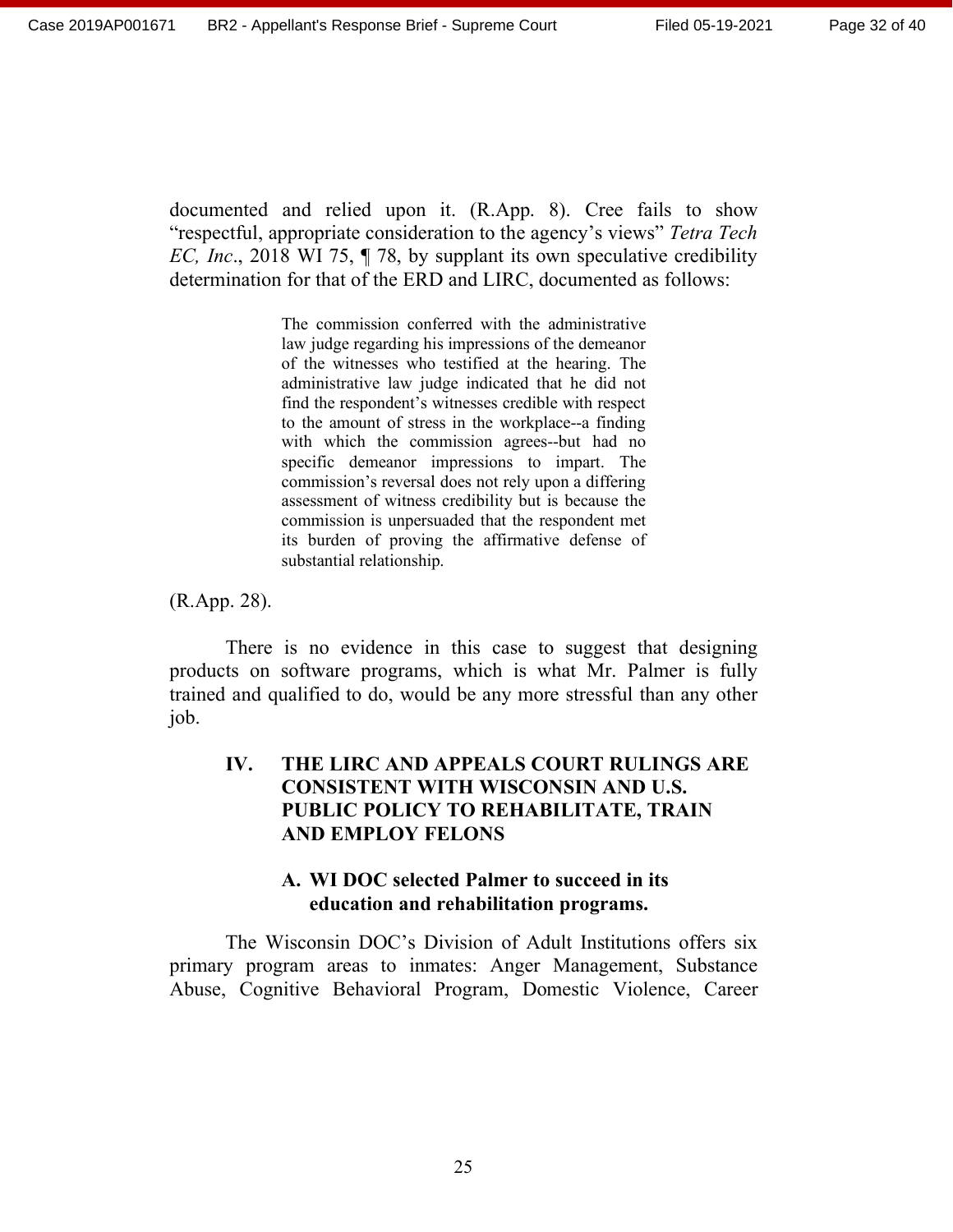Technical Education/Vocational and Sex Offender Treatment. https://doc.wi.gov/Pages/AboutDOC/AdultInstitutions/PrimaryTreat mentPrograms.aspx. Successful completion of such programs assists inmates to continue their rehabilitation in furtherance of successful reintegration into the community upon release. *Id*. Inmates are screened for program suitability using various screening tools and assessments, including the COMPAS risk and needs assessment. *Id*. The DOC utilizes evidence-based practices, supported by the Office of Program Services and in coordination with the DOC Reentry Unit. *Id*. This oversight promotes public safety and offender success from the point of admission, through their confinement period, and continued through reentry and supervision in the community after release. *Id*.

The Wisconsin DOC's education program screened Mr. Palmer specifically for his training in mechanical design, AutoCAD and SolidWorks software in order to successfully return to the community, as follows:

> To reduce the chances of returning to criminal behavior after release, inmates must complete identified reentry, treatment, education and other programming needs and/or build job skills during their incarceration. It is important that friends and family support and encourage inmates to use their time wisely in order to gain the skills they need to be successful when they return to the community.

https://doc.wi.gov/Pages/AboutDOC/AdultInstitutions/OfficeofProgram Services.aspx

# **B. Palmer succeeded in the WI DOC education and rehabilitation programs.**

While incarcerated, Mr. Palmer made amazing strides toward bettering himself through education and rehabilitation. Mr. Palmer earned his mechanical design certification from the Moraine Park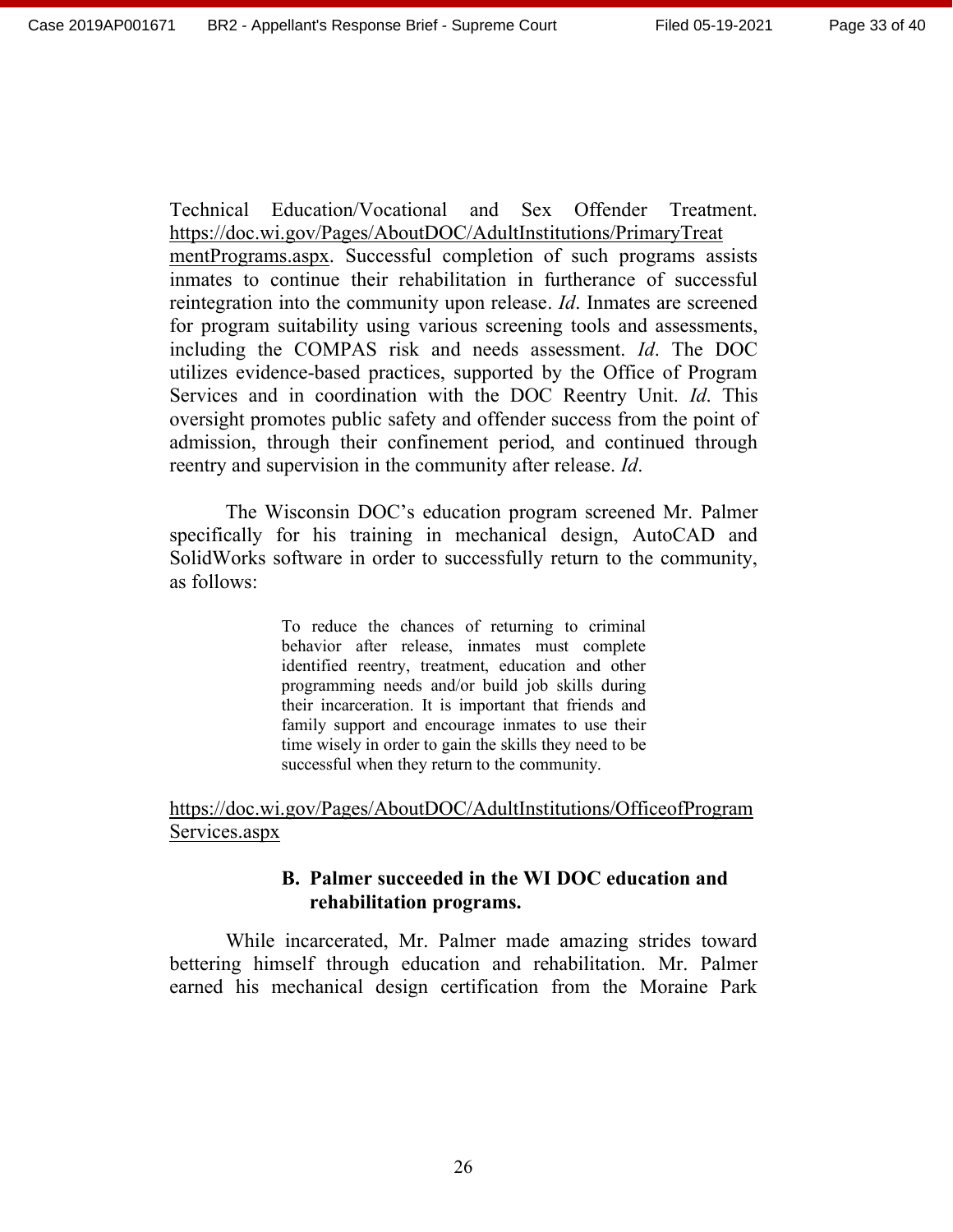Technical College while in prison. (R.App. 41-42:20-25, 1-13). Mr. Palmer earned A's and B's in the certification program. *Id*. at 15. So impressed was Mr. Palmer's professor that he hired him to be his class tutor after graduation. (R.App. 42-43:22-25, 1-6). Mr. Palmer worked as the class tutor to other students for a 15-16 month period. *Id.* This too was successful and Mr. Palmer was offered an apprenticeship by the Wisconsin Department of Workforce Development. *Id*. During the apprenticeship, Mr. Palmer tutored students in AutoCAD and SolidWorks software. *Id*. All of Mr. Palmer's efforts were consistent with Wisconsin public policy:

> It is highly desirable to reintegrate convicted criminals into the work force, not only so they will not remain or become public charges but to turn them away from criminal activity and hopefully to rehabilitate them. This is a worthy goal and one that society has shown a willingness to assume, as evidenced by the large sums of money expended in various rehabilitative programs.

*Milwaukee Cty. supra*, 407 N.W.2d at 915, holding modified by *State ex rel. Girouard v. Circuit Court for Jackson Cty*., 155 Wis. 2d 148, 454 N.W.2d 792 (1990).

#### **C. U.S. public policy is to give felons gainful employment.**

At its heart, America is a nation of second chances. That's why the White House has called on businesses and higher education institutions to invest in their communities and eliminate unnecessary hiring barriers for individuals with criminal records. https://obamawhitehouse.archives.gov/issues/criminal-justice/fairchance-pledge:

> Now, a lot of time, [a] record disqualifies you from being a full participant in our society -- even if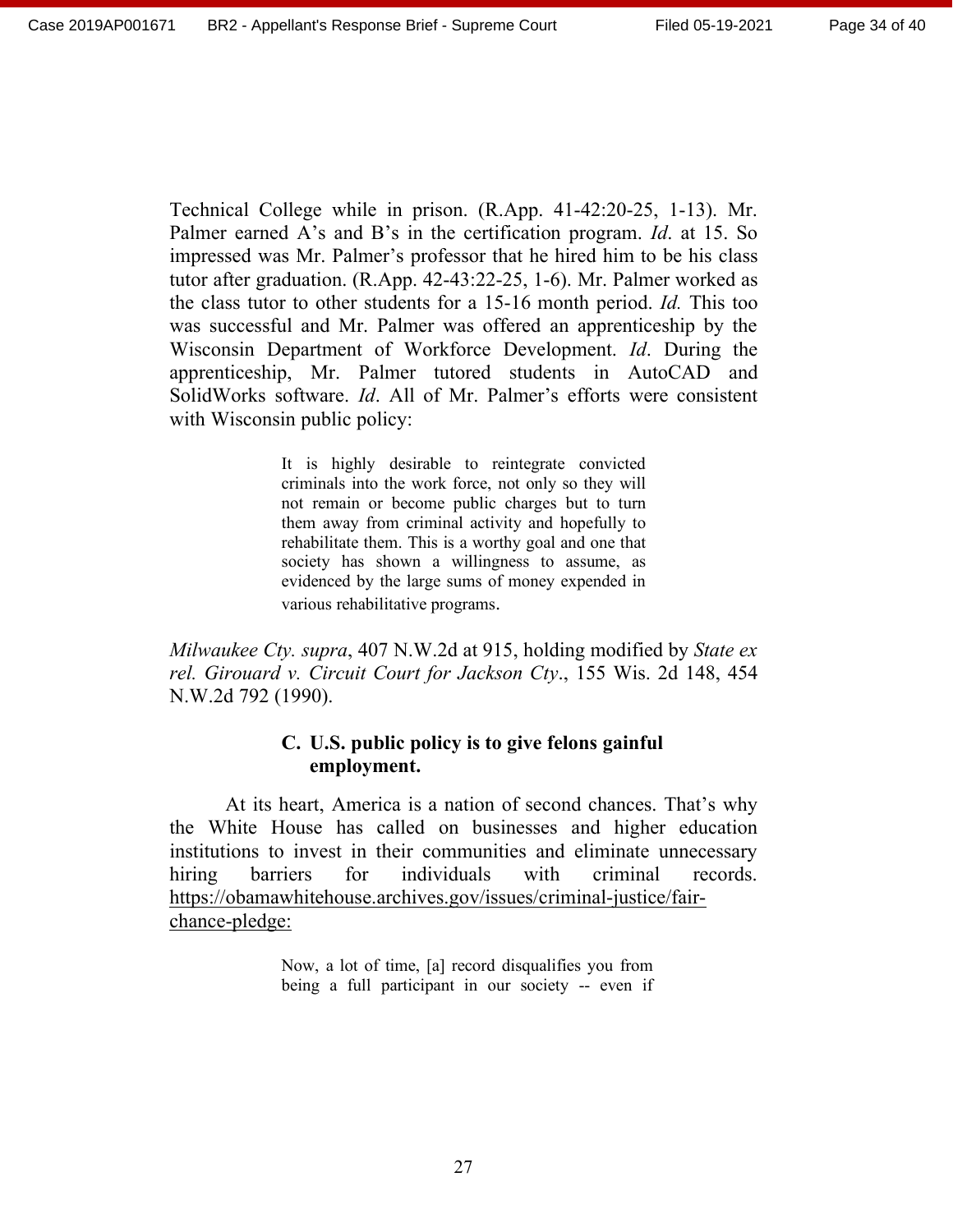you've already paid your debt to society. It means millions of Americans have difficulty even getting their foot in the door to try to get a job much less actually hang on to that job. That's bad for not only those individuals, it's bad for our economy. It's bad for the communities that desperately need more role models who are gainfully employed. So we've got to make sure Americans who've paid their debt to society can earn their second chance.

President Barack Obama, Rutgers University, November 2, 2015; https://obamawhitehouse.archives.gov/the-press-office/2016/04/11/factsheet-white-house-launches-fair-chance-business-pledge.

Attorney General Loretta Lynch, Senior Advisor to the President Valerie Jarrett, and other White House officials hosted 19 companies from across the American economy as founding pledge takers to launch the Fair Chance Business Pledge. *Id.* The pledge represents a call-toaction for all members of the private sector to improve their communities by eliminating barriers for those with a criminal record and creating a pathway for a second chance. *Id.*

Each year, more than 600,000 inmates are released from federal and state prisons, and another 11.4 million individuals cycle through local jails. *Id.* Around 70 million Americans have some sort of criminal record — almost one in three Americans of working age. *Id.* Too often, that record disqualifies individuals from being a full participant in their communities — even if they've already paid their debt to society. *Id.* 

#### **D. WI DOC's investment in Mr. Palmer must not be squandered.**

Mr. Palmer should not be excluded from continuing in the vocation that the State of Wisconsin entrusted and trained him to perform. The State of Wisconsin would not have screened Mr. Palmer for training and rehabilitation and then made such a substantial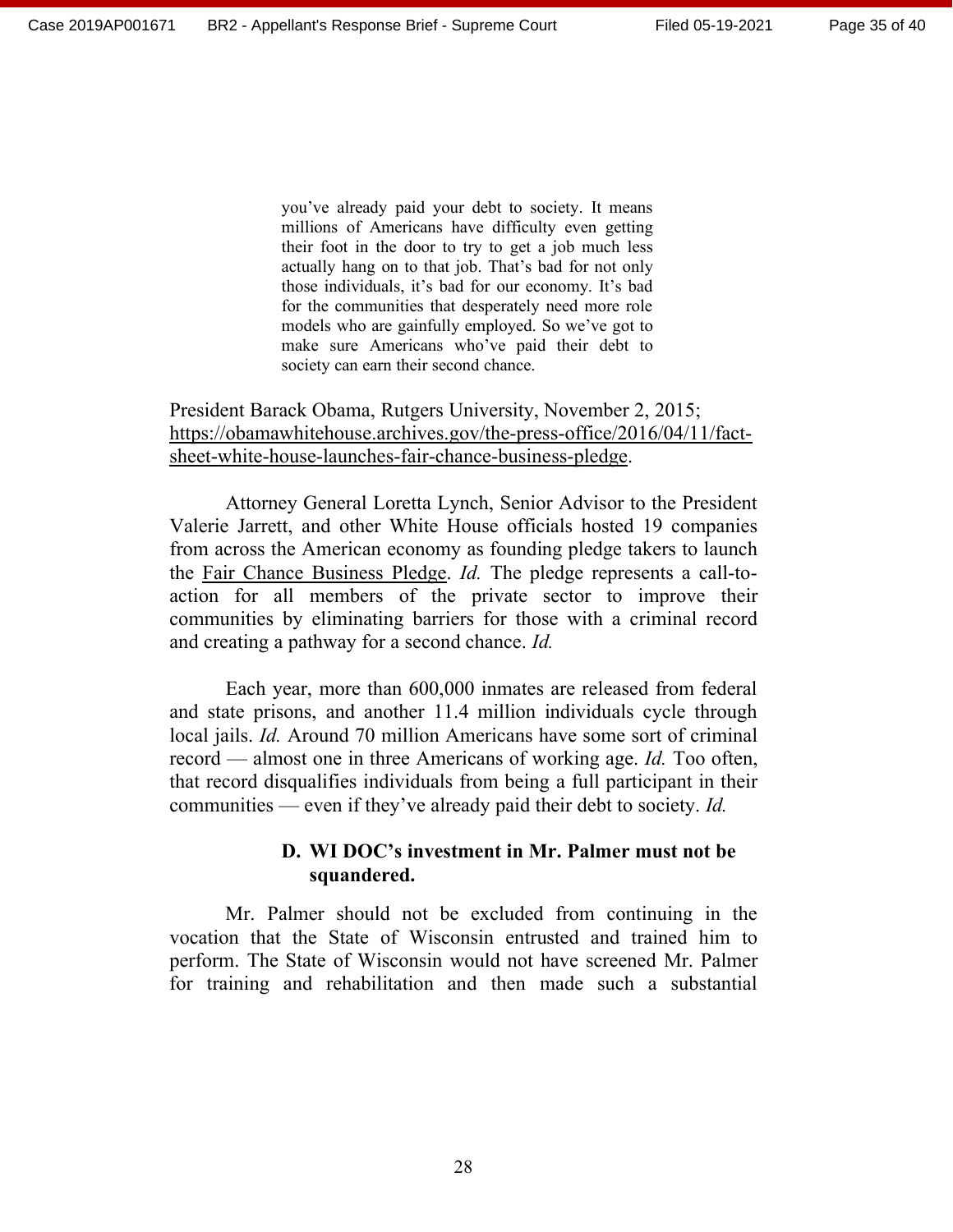investment unless there was a reasonable expectation that he would use those learned tools to become a productive member of society. Mr. Palmer held up his end of the bargain by serving his sentence, succeeding in all of his rehabilitation courses, mastering his technical skills, mentoring other students and winning a job offer. Now, Wisconsin law must protect Mr. Palmer from Cree's categorical exclusion of him from employment.<sup>1</sup>

#### **CONCLUSION**

Cree failed to meet its burden to prove a substantial relationship between the circumstances of Mr. Palmer's convictions and the circumstances of the job for which he applied, Lighting Schematic Layout Applications Specialist. Since Mr. Palmer's convictions are not substantially related to the position he sought with Cree, LIRC was not erroneous in finding that Cree violated the WFEA.

<sup>1</sup> Recently, the Sheboygan County sheriff stood by his decision to hire a convicted killer as a radio technician, despite questions in the community about whether it is appropriate for someone with that type of record to be working for law enforcement. "It's horrible. I can't imagine. It's just horrific. But at the same time, I think he's very, very grateful that he's been given a second chance. He wants to prove to himself and others his wasn't a wasted life", the sheriff said. http://archive.jsonline.com/news/wisconsin/sheboygan-county-sheriff-defends-

hiring-of-convicted-killer-b99647249z1-364446091.html. "As far as I'm concerned, he's a success story". Mr. Palmer has demonstrated that he, too, could be a success story if given the chance.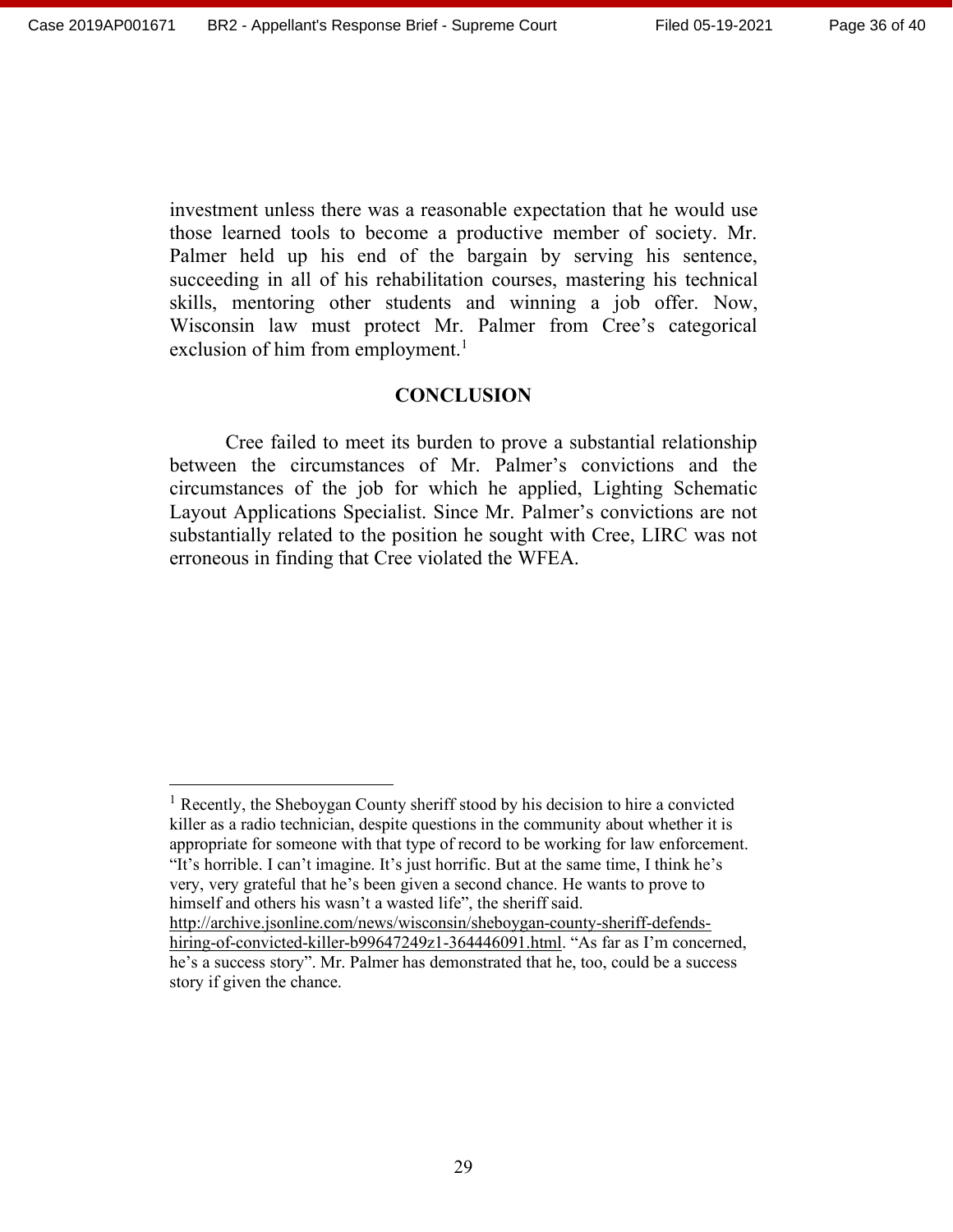Dated this  $17<sup>th</sup>$  day of May, 2021.

 $\bigtimes$ 

Alan C. Olson, WBN: 1008953 Attorney for Respondent-Appellant Alan C. Olson & Associates, S.C. 2880 S. Moorland Rd. New Berlin, WI 53151 Telephone: (262) 785-9606 Fax: (262) 785-1324 Email: AOlson@Employee-Advocates.com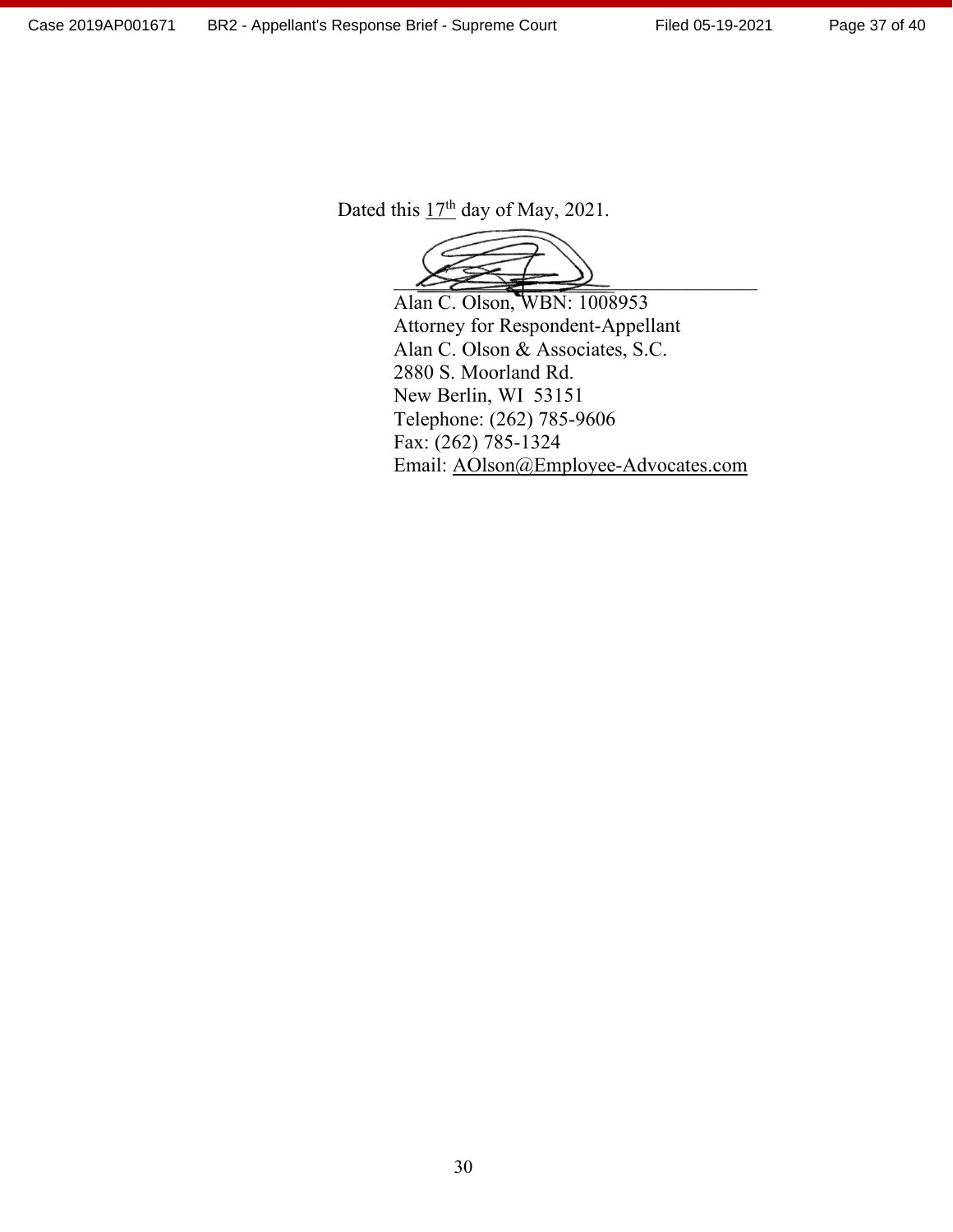# FORM AND LENGTH CERTIFICATION

I hereby certify that this brief conforms to the rules contained in Wis. Stat.  $\S 809.19(8)(b)$  and (c) for a brief produced with a proportional serif font. The font is Times New Roman and the font size is 13-point. The length of this brief is 30 pages and 9,128 words.



Alan C. Olson, WBN: 1008953 Attorney for Respondent-Appellant Alan C. Olson & Associates, S.C. 2880 S. Moorland Rd. New Berlin, WI 53151 Telephone: (262) 785-9606 Fax: (262) 785-1324 Email: AOlson@Employee-Advocates.com

# CERTIFICATE OF COMPLIANCE WITH RULE 809.19 (12)

I hereby certify that I have submitted an electronic copy of this brief, excluding the appendix, if any, which complies with the requirements of Wis. Stat. §809.19(12). I further certify that this electronic brief is identical in content and format to the printed form of the brief filed as of this date.

A copy of this certificate has been served with the paper copies of this brief filed with the court and served on all opposing parties.

 $\bigwedge$ 

Alan C. Olson, WBN: 1008953 Attorney for Respondent-Appellant Alan C. Olson & Associates, S.C.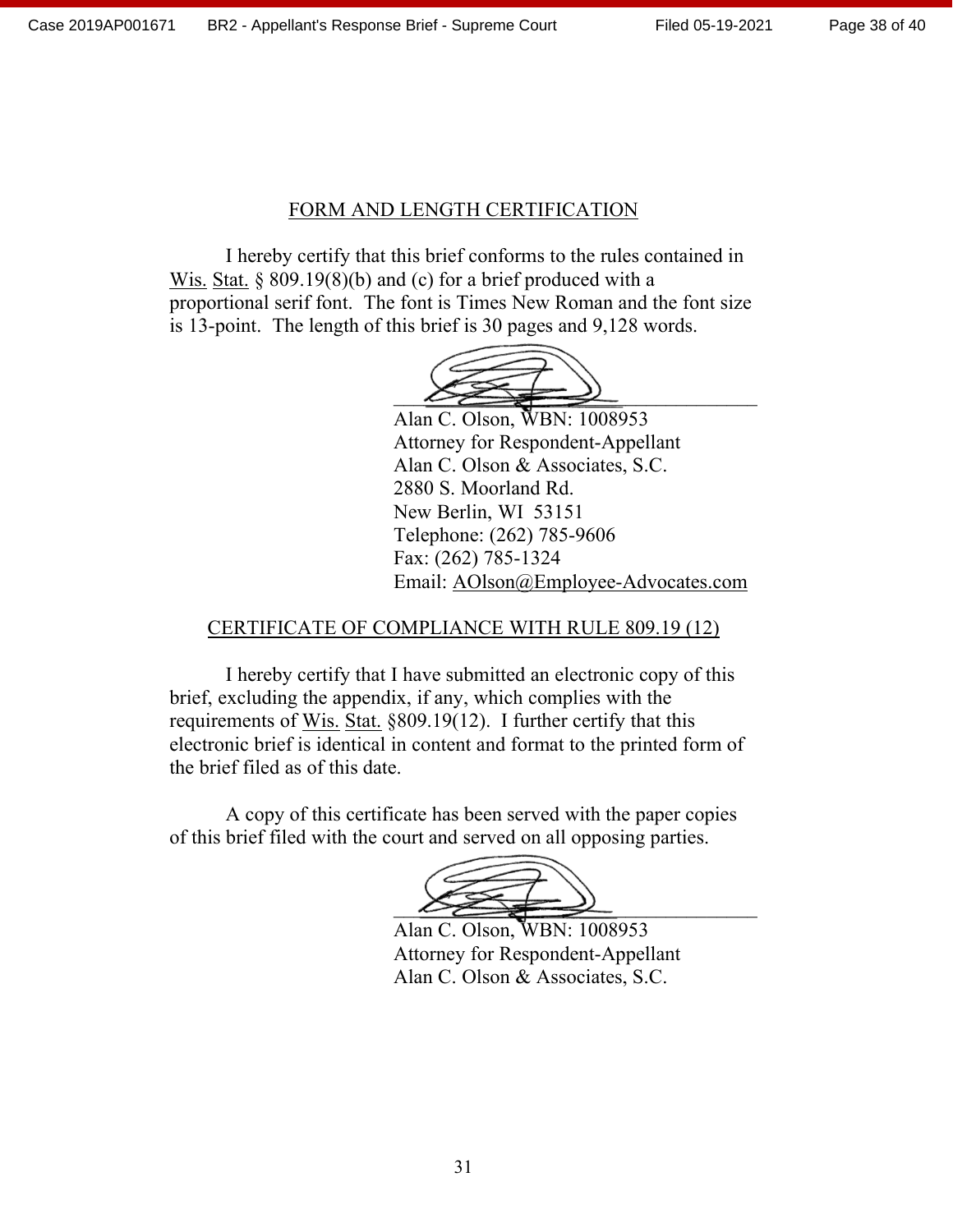2880 S. Moorland Rd. New Berlin, WI 53151 Telephone: (262) 785-9606 Fax: (262) 785-1324 Email: AOlson@Employee-Advocates.com